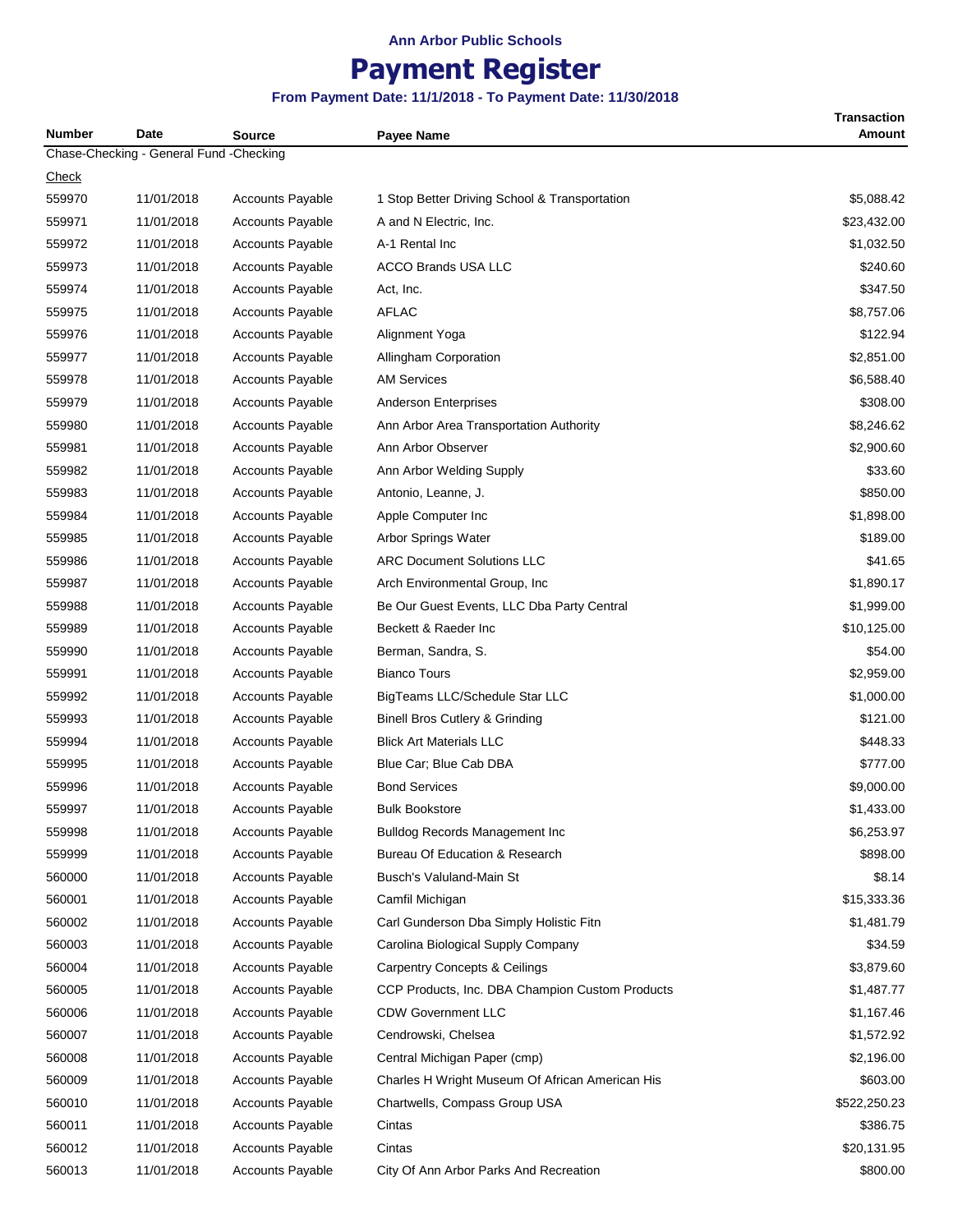## **Payment Register**

| 560014 | 11/01/2018 | <b>Accounts Payable</b> | City Of Ann Arbor Police Dept.                     | \$7,527.64  |
|--------|------------|-------------------------|----------------------------------------------------|-------------|
| 560015 | 11/01/2018 | <b>Accounts Payable</b> | City Of Ann Arbor Police Dept.                     | \$4,946.55  |
| 560016 | 11/01/2018 | <b>Accounts Payable</b> | Clark Hill PLC Attorneys At Law                    | \$8,030.38  |
| 560017 | 11/01/2018 | Accounts Payable        | <b>Classroom Direct/School Specialty</b>           | \$52.35     |
| 560018 | 11/01/2018 | <b>Accounts Payable</b> | Clio Herald/Bridgeport Herald/Crossroad Advertiser | \$74.63     |
| 560019 | 11/01/2018 | <b>Accounts Payable</b> | Cloud 9 Special Events                             | \$2,000.00  |
| 560020 | 11/01/2018 | <b>Accounts Payable</b> | <b>Collette Williams</b>                           | \$1,175.00  |
| 560021 | 11/01/2018 | <b>Accounts Payable</b> | Colman Wolf Supply Company                         | \$27,693.99 |
| 560022 | 11/01/2018 | <b>Accounts Payable</b> | Comcast                                            | \$216.66    |
| 560023 | 11/01/2018 | <b>Accounts Payable</b> | Commemorative Brands, Inc Dba: Balfour             | \$301.49    |
| 560024 | 11/01/2018 | <b>Accounts Payable</b> | Courtyard Ann Arbor                                | \$4,137.60  |
| 560025 | 11/01/2018 | <b>Accounts Payable</b> | Crary, Emily                                       | \$1,250.00  |
| 560026 | 11/01/2018 | <b>Accounts Payable</b> | <b>Crawford Door Sales</b>                         | \$680.00    |
| 560027 | 11/01/2018 | <b>Accounts Payable</b> | Crutchfield, Kerwood, T                            | \$1,000.00  |
| 560028 | 11/01/2018 | <b>Accounts Payable</b> | Deaf Community Advocacy Network                    | \$4,815.00  |
| 560029 | 11/01/2018 | <b>Accounts Payable</b> | Demco, Inc.                                        | \$544.65    |
| 560030 | 11/01/2018 | <b>Accounts Payable</b> | Detroit Edison Or Dte Energy                       | \$45,307.73 |
| 560031 | 11/01/2018 | <b>Accounts Payable</b> | DiFranco, Mary, Beth                               | \$5,040.00  |
| 560032 | 11/01/2018 | <b>Accounts Payable</b> | Discount School Supply                             | \$2,794.40  |
| 560033 | 11/01/2018 | <b>Accounts Payable</b> | Dollar Bill Copying                                | \$2,180.21  |
| 560034 | 11/01/2018 | <b>Accounts Payable</b> | <b>EAI</b> Education                               | \$1,637.50  |
| 560035 | 11/01/2018 | <b>Accounts Payable</b> | Eaton Regional Education Service Agency (Eaton RES | \$2,250.00  |
| 560036 | 11/01/2018 | <b>Accounts Payable</b> | <b>EMU Cashiers Office Student Business Ser</b>    | \$1,300.16  |
| 560037 | 11/01/2018 | <b>Accounts Payable</b> | England, Kallie                                    | \$50.80     |
| 560038 | 11/01/2018 | <b>Accounts Payable</b> | Enterprise Rent-A-Car                              | \$906.61    |
| 560039 | 11/01/2018 | <b>Accounts Payable</b> | Environmental Consulting & Tech. Inc-ECT           | \$1,908.03  |
| 560040 | 11/01/2018 | <b>Accounts Payable</b> | <b>Feiner Supply</b>                               | \$98.90     |
| 560041 | 11/01/2018 | <b>Accounts Payable</b> | Ferguson Enterprises, Inc.                         | \$48,865.64 |
| 560042 | 11/01/2018 | <b>Accounts Payable</b> | Flipside Art Studio, LLC                           | \$4,086.87  |
| 560043 | 11/01/2018 | <b>Accounts Payable</b> | Follett School Solutions, Inc.                     | \$2,727.00  |
| 560044 | 11/01/2018 | <b>Accounts Payable</b> | For Inspiration and Recognition of Science and Tec | \$1,000.00  |
| 560045 | 11/01/2018 | <b>Accounts Payable</b> | Fred Pryor Seminars and/or Career Track            | \$149.00    |
| 560046 | 11/01/2018 | <b>Accounts Payable</b> | <b>G-Powers Training</b>                           | \$3,166.86  |
| 560047 | 11/01/2018 | <b>Accounts Payable</b> | GameTime c/o Sinclair Recreation                   | \$11,028.68 |
| 560048 | 11/01/2018 | <b>Accounts Payable</b> | Gear for Sports, Inc (GFSI)                        | \$651.99    |
| 560049 | 11/01/2018 | <b>Accounts Payable</b> | Getaway Tours Inc                                  | \$1,228.00  |
| 560050 | 11/01/2018 | <b>Accounts Payable</b> | Gordon Food Service                                | \$3,292.19  |
| 560051 | 11/01/2018 | <b>Accounts Payable</b> | Goyette Mechanical Co                              | \$64,971.83 |
| 560052 | 11/01/2018 | <b>Accounts Payable</b> | Grainger                                           | \$1,279.50  |
| 560053 | 11/01/2018 | <b>Accounts Payable</b> | Great Lakes Environmental Service, Inc.            | \$363.42    |
| 560054 | 11/01/2018 | <b>Accounts Payable</b> | Greene, Colleen, Mary                              | \$383.05    |
| 560055 | 11/01/2018 | <b>Accounts Payable</b> | H.V. Burton Company                                | \$7,081.08  |
| 560056 | 11/01/2018 | <b>Accounts Payable</b> | <b>Heaney General Contracting</b>                  | \$8,132.08  |
| 560057 | 11/01/2018 | <b>Accounts Payable</b> | Heinemann Greenwood Publishing                     | \$935.00    |
| 560058 | 11/01/2018 | <b>Accounts Payable</b> | Hewitt's Music, Inc.                               | \$300.00    |
| 560059 | 11/01/2018 | <b>Accounts Payable</b> | <b>Holocaust Memorial Center</b>                   | \$192.00    |
| 560060 | 11/01/2018 | <b>Accounts Payable</b> | Houghton Mifflin Harcourt                          | \$880.00    |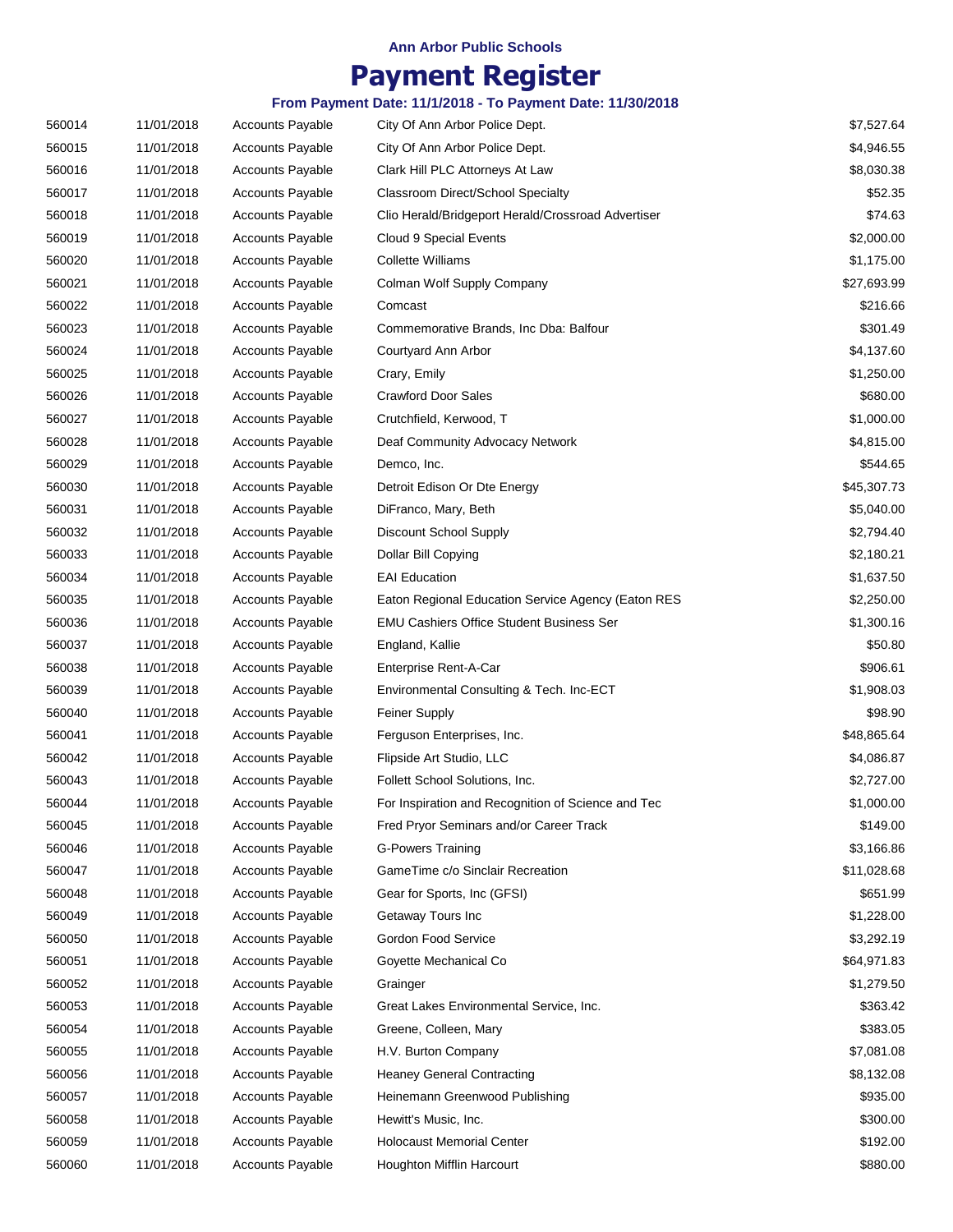## **Payment Register**

| 560061 | 11/01/2018 | <b>Accounts Payable</b> | Hulings and Associate, LLC                         | \$125.00     |
|--------|------------|-------------------------|----------------------------------------------------|--------------|
| 560062 | 11/01/2018 | <b>Accounts Payable</b> | Huron Music Assoc. C/o Timothy Krohn               | \$440.00     |
| 560063 | 11/01/2018 | <b>Accounts Payable</b> | IDN-Hardware Sales Inc.                            | \$10,297.42  |
| 560064 | 11/01/2018 | <b>Accounts Payable</b> | Impressive Promotional Products, LLC               | \$8,218.90   |
| 560065 | 11/01/2018 | <b>Accounts Payable</b> | Interlochen Center For The Arts                    | \$35,879.67  |
| 560066 | 11/01/2018 | <b>Accounts Payable</b> | Intrastate Distributors, Inc.                      | \$219.42     |
| 560067 | 11/01/2018 | <b>Accounts Payable</b> | IXL Learning, Inc.                                 | \$1,275.00   |
| 560068 | 11/01/2018 | <b>Accounts Payable</b> | J W Pepper & Sons, Inc.                            | \$670.94     |
| 560069 | 11/01/2018 | <b>Accounts Payable</b> | J.C. Ehrlich Pest Control                          | \$250.00     |
| 560070 | 11/01/2018 | <b>Accounts Payable</b> | James Lee Michaels Dba Avery Systems An            | \$2,330.00   |
| 560071 | 11/01/2018 | <b>Accounts Payable</b> | Johnstone Supply Detroit Group                     | \$1,278.60   |
| 560072 | 11/01/2018 | <b>Accounts Payable</b> | Jones, Gwyn, Ann                                   | \$90.01      |
| 560074 | 11/01/2018 | <b>Accounts Payable</b> | Junior Library Guild                               | \$2,042.11   |
| 560075 | 11/01/2018 | <b>Accounts Payable</b> | Kent Intermediate School District                  | \$40.00      |
| 560076 | 11/01/2018 | <b>Accounts Payable</b> | Kone Incorporated                                  | \$17,972.34  |
| 560077 | 11/01/2018 | <b>Accounts Payable</b> | Konica Minolta Business Solutions USA, Inc.        | \$9,165.00   |
| 560078 | 11/01/2018 | <b>Accounts Payable</b> | Lakeshore Learning Materials                       | \$51.74      |
| 560079 | 11/01/2018 | <b>Accounts Payable</b> | Learning From The Heart Llc                        | \$200.00     |
| 560080 | 11/01/2018 | <b>Accounts Payable</b> | Learning Without Tears                             | \$3,719.57   |
| 560081 | 11/01/2018 | <b>Accounts Payable</b> | Lodi Township                                      | \$2,850.00   |
| 560082 | 11/01/2018 | <b>Accounts Payable</b> | Lucks Music Library                                | \$104.20     |
| 560083 | 11/01/2018 | <b>Accounts Payable</b> | M-F Athletic Co.                                   | \$2,209.00   |
| 560084 | 11/01/2018 | <b>Accounts Payable</b> | Macie Publishing Co.                               | \$567.59     |
| 560085 | 11/01/2018 | <b>Accounts Payable</b> | Marenem, Inc.                                      | \$244.20     |
| 560086 | 11/01/2018 | <b>Accounts Payable</b> | Margaret G. Lubahn                                 | \$351.93     |
| 560087 | 11/01/2018 | <b>Accounts Payable</b> | Marshall Music Co                                  | \$71.60      |
| 560088 | 11/01/2018 | <b>Accounts Payable</b> | Massp                                              | \$975.00     |
| 560089 | 11/01/2018 | Accounts Payable        | Matthaei Botanical Gardens                         | \$255.00     |
| 560090 | 11/01/2018 | Accounts Payable        | Mcgraw-Hill School Education                       | \$173,251.96 |
| 560091 | 11/01/2018 | <b>Accounts Payable</b> | Meridian Winds LLC                                 | \$815.85     |
| 560092 | 11/01/2018 | <b>Accounts Payable</b> | Metro Waste Service                                | \$1,410.00   |
| 560093 | 11/01/2018 | <b>Accounts Payable</b> | Mi Assoc Of Admins Of Spec Ed Maase                | \$40.00      |
| 560094 | 11/01/2018 | <b>Accounts Payable</b> | Mi High School Athletic Assn                       | \$562.43     |
| 560095 | 11/01/2018 | <b>Accounts Payable</b> | Mi High School Field Hockey Association (mhsfha)   | \$200.00     |
| 560096 | 11/01/2018 | Accounts Payable        | Michigan Assoc. of Superintendents & Admnistrators | \$1,340.00   |
| 560097 | 11/01/2018 | <b>Accounts Payable</b> | Michigan Deca Eastern Michigan Uni                 | \$40.00      |
| 560098 | 11/01/2018 | <b>Accounts Payable</b> | Michigan Elem. Middle School Principals Assoc.     | \$854.00     |
| 560099 | 11/01/2018 | <b>Accounts Payable</b> | Michigan Event Parking, LLC                        | \$13,884.52  |
| 560100 | 11/01/2018 | Accounts Payable        | Michigan Futsal Factory Academy, LLC               | \$1,920.00   |
| 560101 | 11/01/2018 | <b>Accounts Payable</b> | Michigan Interpreting Services, Inc.               | \$9,288.00   |
| 560102 | 11/01/2018 | <b>Accounts Payable</b> | Michigan Power Rodding, Inc.                       | \$1,379.00   |
| 560103 | 11/01/2018 | Accounts Payable        | Michigan School Business Officials/MSBO            | \$340.00     |
| 560104 | 11/01/2018 | <b>Accounts Payable</b> | Michigan Water Polo Association                    | \$1,000.00   |
| 560105 | 11/01/2018 | <b>Accounts Payable</b> | Miller Canfield Paddock Stone Plc                  | \$3,360.00   |
| 560106 | 11/01/2018 | <b>Accounts Payable</b> | MMI-CPR School Tech Repair, LLC                    | \$598.00     |
| 560107 | 11/01/2018 | Accounts Payable        | <b>Musical Resources</b>                           | \$124.81     |
| 560108 | 11/01/2018 | <b>Accounts Payable</b> | Nakamura, Megumi                                   | \$2,500.00   |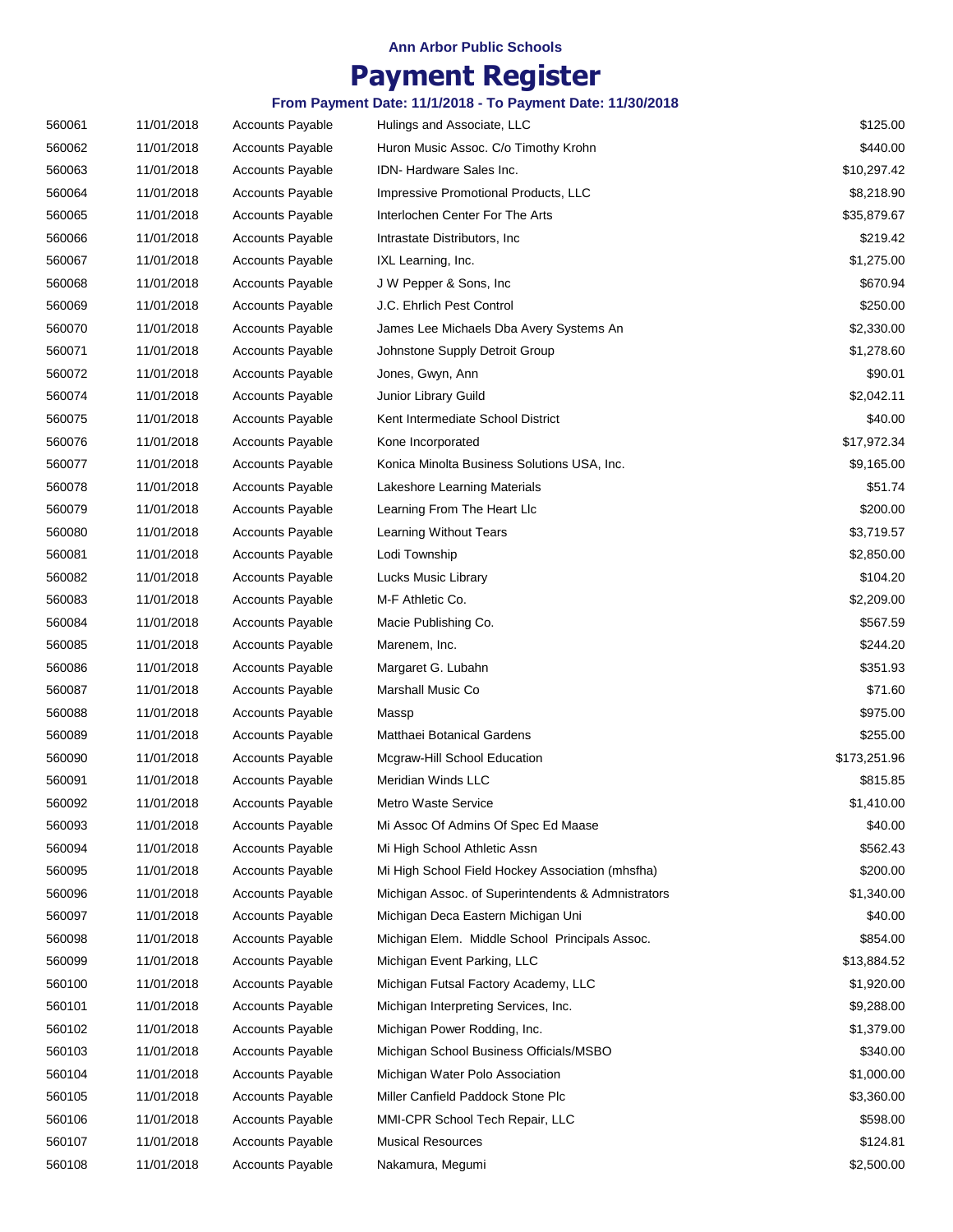## **Payment Register**

| 560109 | 11/01/2018 | <b>Accounts Payable</b> | Nelson Shantz Piano Service                        | \$1,260.00  |
|--------|------------|-------------------------|----------------------------------------------------|-------------|
| 560110 | 11/01/2018 | <b>Accounts Payable</b> | NeoFunds by Neopost                                | \$516.27    |
| 560111 | 11/01/2018 | <b>Accounts Payable</b> | Norcostco                                          | \$461.69    |
| 560112 | 11/01/2018 | Accounts Payable        | Northern Michigan University                       | \$912.00    |
| 560113 | 11/01/2018 | <b>Accounts Payable</b> | Northfield Township                                | \$745.00    |
| 560114 | 11/01/2018 | <b>Accounts Payable</b> | NTG Enterprises, Inc.                              | \$5,109.70  |
| 560115 | 11/01/2018 | <b>Accounts Payable</b> | NUCO2 Inc                                          | \$603.30    |
| 560116 | 11/01/2018 | <b>Accounts Payable</b> | Office Depot                                       | \$10,390.60 |
| 560117 | 11/01/2018 | <b>Accounts Payable</b> | Pearson Education, Inc.                            | \$11,400.00 |
| 560118 | 11/01/2018 | <b>Accounts Payable</b> | <b>Pitney Bowes</b>                                | \$708.87    |
| 560119 | 11/01/2018 | <b>Accounts Payable</b> | Plinio, Andrew                                     | \$1,100.00  |
| 560120 | 11/01/2018 | <b>Accounts Payable</b> | Polar Paradice                                     | \$250.00    |
| 560121 | 11/01/2018 | <b>Accounts Payable</b> | <b>Positive Promotions</b>                         | \$467.39    |
| 560122 | 11/01/2018 | <b>Accounts Payable</b> | Presidio Infrastructure Solutions LLC              | \$12,005.00 |
| 560123 | 11/01/2018 | <b>Accounts Payable</b> | ProCare Therapy, Inc.                              | \$1,596.00  |
| 560124 | 11/01/2018 | <b>Accounts Payable</b> | Project Lead The Way, Inc.                         | \$580.00    |
| 560125 | 11/01/2018 | <b>Accounts Payable</b> | <b>Quill Corporation</b>                           | \$911.25    |
| 560126 | 11/01/2018 | <b>Accounts Payable</b> | <b>Really Good Stuff</b>                           | \$379.39    |
| 560127 | 11/01/2018 | <b>Accounts Payable</b> | Rent A Son                                         | \$1,600.00  |
| 560128 | 11/01/2018 | <b>Accounts Payable</b> | <b>Resolute Educational Solutions</b>              | \$24,060.00 |
| 560129 | 11/01/2018 | <b>Accounts Payable</b> | <b>Resolute Protections Specialists</b>            | \$506.00    |
| 560130 | 11/01/2018 | <b>Accounts Payable</b> | Revel and Roll                                     | \$353.00    |
| 560131 | 11/01/2018 | <b>Accounts Payable</b> | Rio Grande                                         | \$1,225.26  |
| 560132 | 11/01/2018 | <b>Accounts Payable</b> | <b>RJ Landau Partners</b>                          | \$23,625.00 |
| 560133 | 11/01/2018 | <b>Accounts Payable</b> | RKA Petroleum Companies, Inc.                      | \$30,637.76 |
| 560134 | 11/01/2018 | <b>Accounts Payable</b> | Robert's Floors Company                            | \$3,455.00  |
| 560135 | 11/01/2018 | <b>Accounts Payable</b> | Rochester 100                                      | \$625.00    |
| 560136 | 11/01/2018 | <b>Accounts Payable</b> | <b>Rovin Ceramics</b>                              | \$206.50    |
| 560137 | 11/01/2018 | <b>Accounts Payable</b> | Runyan Pottery Supply Clio Industrial Park         | \$814.50    |
| 560138 | 11/01/2018 | <b>Accounts Payable</b> | <b>Rydin Decal</b>                                 | \$597.19    |
| 560139 | 11/01/2018 | <b>Accounts Payable</b> | Safe Provisions Incorporated                       | \$1,750.00  |
| 560140 | 11/01/2018 | <b>Accounts Payable</b> | Saline Area Schools                                | \$200.00    |
| 560141 | 11/01/2018 | <b>Accounts Payable</b> | Sani-Vac Service, Inc.                             | \$16,000.00 |
| 560142 | 11/01/2018 | <b>Accounts Payable</b> | Schmitz, Vicki                                     | \$254.00    |
| 560143 | 11/01/2018 | <b>Accounts Payable</b> | Scholastic Inc                                     | \$493.50    |
| 560144 | 11/01/2018 | <b>Accounts Payable</b> | Scholastic Inc                                     | \$29.79     |
| 560145 | 11/01/2018 | <b>Accounts Payable</b> | Scholastic Inc                                     | \$462.17    |
| 560146 | 11/01/2018 | <b>Accounts Payable</b> | School Health Corporation                          | \$275.73    |
| 560147 | 11/01/2018 | <b>Accounts Payable</b> | <b>School Outfitters</b>                           | \$16,639.06 |
| 560148 | 11/01/2018 | <b>Accounts Payable</b> | School Specialty Inc*                              | \$30,151.57 |
| 560149 | 11/01/2018 | <b>Accounts Payable</b> | School Specialty Inc*                              | \$3,439.44  |
| 560150 | 11/01/2018 | <b>Accounts Payable</b> | Schrock, Patrick                                   | \$850.00    |
| 560151 | 11/01/2018 | <b>Accounts Payable</b> | ScreenLine, LLC                                    | \$1,075.00  |
| 560152 | 11/01/2018 | <b>Accounts Payable</b> | Securitas Security Services USA, Inc.              | \$45,601.49 |
| 560153 | 11/01/2018 | <b>Accounts Payable</b> | Securitas Security Services USA, Inc.              | \$225.00    |
| 560154 | 11/01/2018 | <b>Accounts Payable</b> | Sentinel Technologies Inc                          | \$997.00    |
| 560155 | 11/01/2018 | <b>Accounts Payable</b> | Service Pro Plumbing & Environmental Contracting I | \$1,149.40  |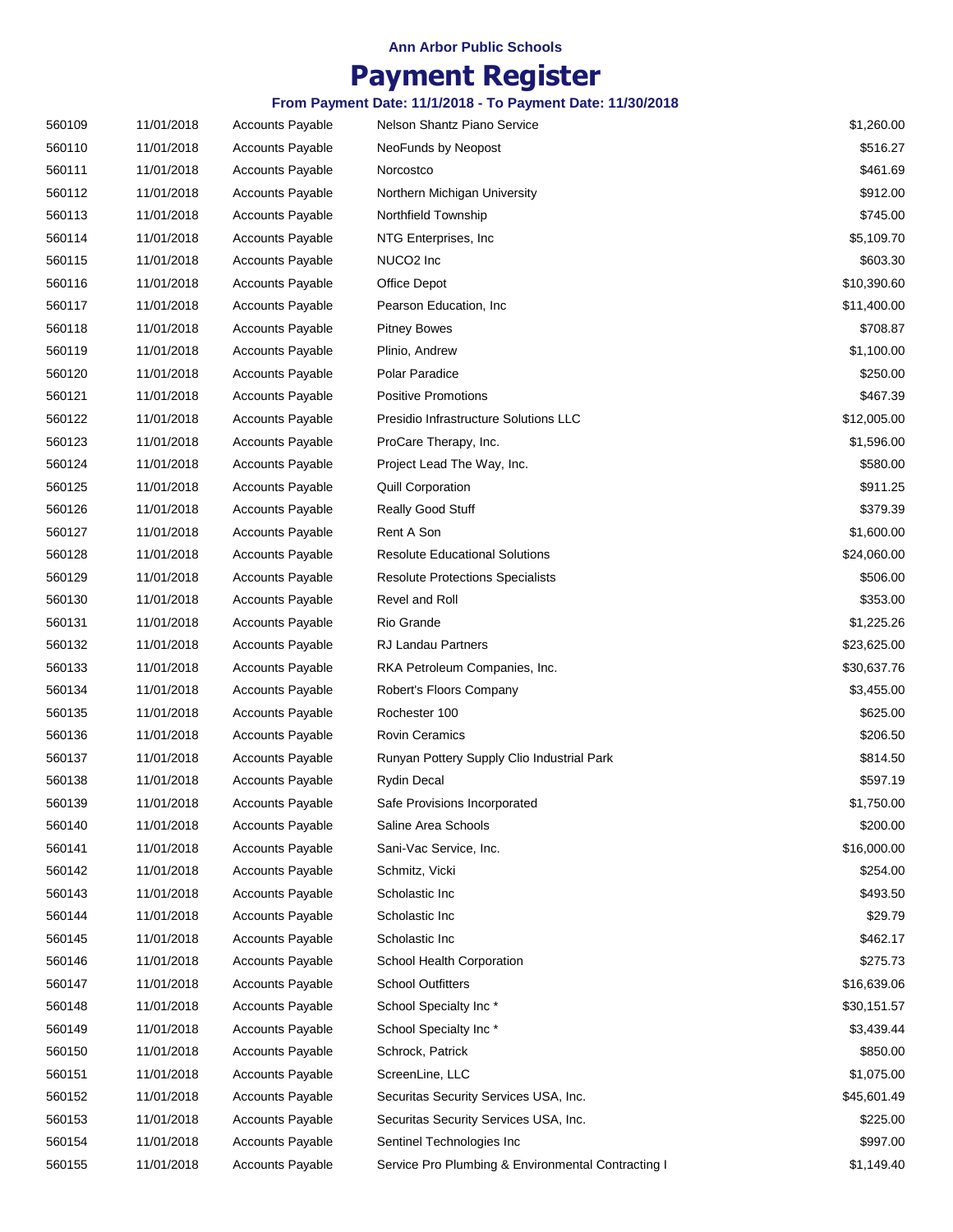## **Payment Register**

| 560156 | 11/01/2018 | <b>Accounts Payable</b> | Service Sports, Inc.                           | \$10,139.50  |
|--------|------------|-------------------------|------------------------------------------------|--------------|
| 560157 | 11/01/2018 | <b>Accounts Payable</b> | Shamrock Floor Inc                             | \$720.00     |
| 560158 | 11/01/2018 | <b>Accounts Payable</b> | Shar Products Co.                              | \$4,804.32   |
| 560159 | 11/01/2018 | Accounts Payable        | Shen, Helen                                    | \$800.00     |
| 560160 | 11/01/2018 | <b>Accounts Payable</b> | Southpaw Enterprises Inc.                      | \$547.20     |
| 560161 | 11/01/2018 | <b>Accounts Payable</b> | Speedway Prepaid Card LLC                      | \$6,305.00   |
| 560162 | 11/01/2018 | <b>Accounts Payable</b> | Sports & Recreation, LLC                       | \$263.61     |
| 560163 | 11/01/2018 | <b>Accounts Payable</b> | Staples Advantage                              | \$211.34     |
| 560164 | 11/01/2018 | <b>Accounts Payable</b> | <b>Star Flooring Corporation</b>               | \$140,469.00 |
| 560165 | 11/01/2018 | <b>Accounts Payable</b> | Steve's Custom Signs, Inc.                     | \$1,385.00   |
| 560166 | 11/01/2018 | <b>Accounts Payable</b> | Stone & Dirt                                   | \$53,720.00  |
| 560167 | 11/01/2018 | <b>Accounts Payable</b> | Stukent, Inc.                                  | \$2,600.00   |
| 560168 | 11/01/2018 | <b>Accounts Payable</b> | Sunbelt & Staffing                             | \$23,952.50  |
| 560169 | 11/01/2018 | <b>Accounts Payable</b> | Superior Lawn Care & Snow Removal, LLC         | \$54,540.00  |
| 560170 | 11/01/2018 | <b>Accounts Payable</b> | <b>Superior Text</b>                           | \$15,146.42  |
| 560171 | 11/01/2018 | Accounts Payable        | Support For Growing Families LLC               | \$224.15     |
| 560172 | 11/01/2018 | <b>Accounts Payable</b> | <b>Talx Corporation</b>                        | \$1,416.15   |
| 560173 | 11/01/2018 | <b>Accounts Payable</b> | <b>Team Sports</b>                             | \$2,992.00   |
| 560174 | 11/01/2018 | <b>Accounts Payable</b> | The Heaney Group                               | \$2,075.36   |
| 560175 | 11/01/2018 | <b>Accounts Payable</b> | <b>Therapists Unlimited</b>                    | \$2,707.50   |
| 560176 | 11/01/2018 | <b>Accounts Payable</b> | Thermal-Netics Inc.                            | \$840.00     |
| 560177 | 11/01/2018 | <b>Accounts Payable</b> | Thriving Minds Behavioral Health               | \$187.44     |
| 560178 | 11/01/2018 | <b>Accounts Payable</b> | Toby's Instrument Shop                         | \$136.00     |
| 560179 | 11/01/2018 | <b>Accounts Payable</b> | Toledo P E Supply Co.                          | \$133.45     |
| 560180 | 11/01/2018 | <b>Accounts Payable</b> | <b>Toshiba Business Solutions</b>              | \$490.00     |
| 560181 | 11/01/2018 | <b>Accounts Payable</b> | Toshiba Business Solutions Michigan            | \$57,047.59  |
| 560182 | 11/01/2018 | <b>Accounts Payable</b> | Town & Country Pools                           | \$666.50     |
| 560183 | 11/01/2018 | Accounts Payable        | Tredroc Tire Services, LLC                     | \$1,630.24   |
| 560184 | 11/01/2018 | <b>Accounts Payable</b> | <b>Underground Printing</b>                    | \$232.29     |
| 560185 | 11/01/2018 | <b>Accounts Payable</b> | US Foods, Inc.                                 | \$2,249.78   |
| 560186 | 11/01/2018 | <b>Accounts Payable</b> | US Toy Company Inc. Constructive Playthi       | \$274.92     |
| 560187 | 11/01/2018 | <b>Accounts Payable</b> | Vesta Modular                                  | \$325,002.01 |
| 560188 | 11/01/2018 | <b>Accounts Payable</b> | Vex Robotics, Inc.                             | \$139.98     |
| 560189 | 11/01/2018 | <b>Accounts Payable</b> | Video And Internet Stuff, Llc                  | \$8,787.50   |
| 560190 | 11/01/2018 | <b>Accounts Payable</b> | W.J. O'Neil Company                            | \$42,109.47  |
| 560191 | 11/01/2018 | <b>Accounts Payable</b> | <b>Washtenaw Communications</b>                | \$1,829.56   |
| 560192 | 11/01/2018 | <b>Accounts Payable</b> | Washtenaw Community College Financial Services | \$1,250.00   |
| 560193 | 11/01/2018 | <b>Accounts Payable</b> | Washtenaw Intermediate School District         | \$769.70     |
| 560194 | 11/01/2018 | Accounts Payable        | Waste Management                               | \$916.68     |
| 560195 | 11/01/2018 | <b>Accounts Payable</b> | West Music Company Inc                         | \$185.00     |
| 560196 | 11/01/2018 | <b>Accounts Payable</b> | <b>Wild Swan Theatre</b>                       | \$667.50     |
| 560197 | 11/01/2018 | Accounts Payable        | Windstream                                     | \$1,252.16   |
| 560198 | 11/01/2018 | <b>Accounts Payable</b> | Wixkix Properties Llc Total Soccer Of Wixo     | \$1,944.00   |
| 560199 | 11/01/2018 | <b>Accounts Payable</b> | Wolverine Supply Inc                           | \$2,699.05   |
| 560200 | 11/01/2018 | <b>Accounts Payable</b> | <b>Woodworkers Source</b>                      | \$1,240.58   |
| 560201 | 11/01/2018 | Accounts Payable        | Worthington Direct Holdings, LLC               | \$7,538.83   |
| 560202 | 11/01/2018 | <b>Accounts Payable</b> | Young, Larrea, Alissa                          | \$3,000.00   |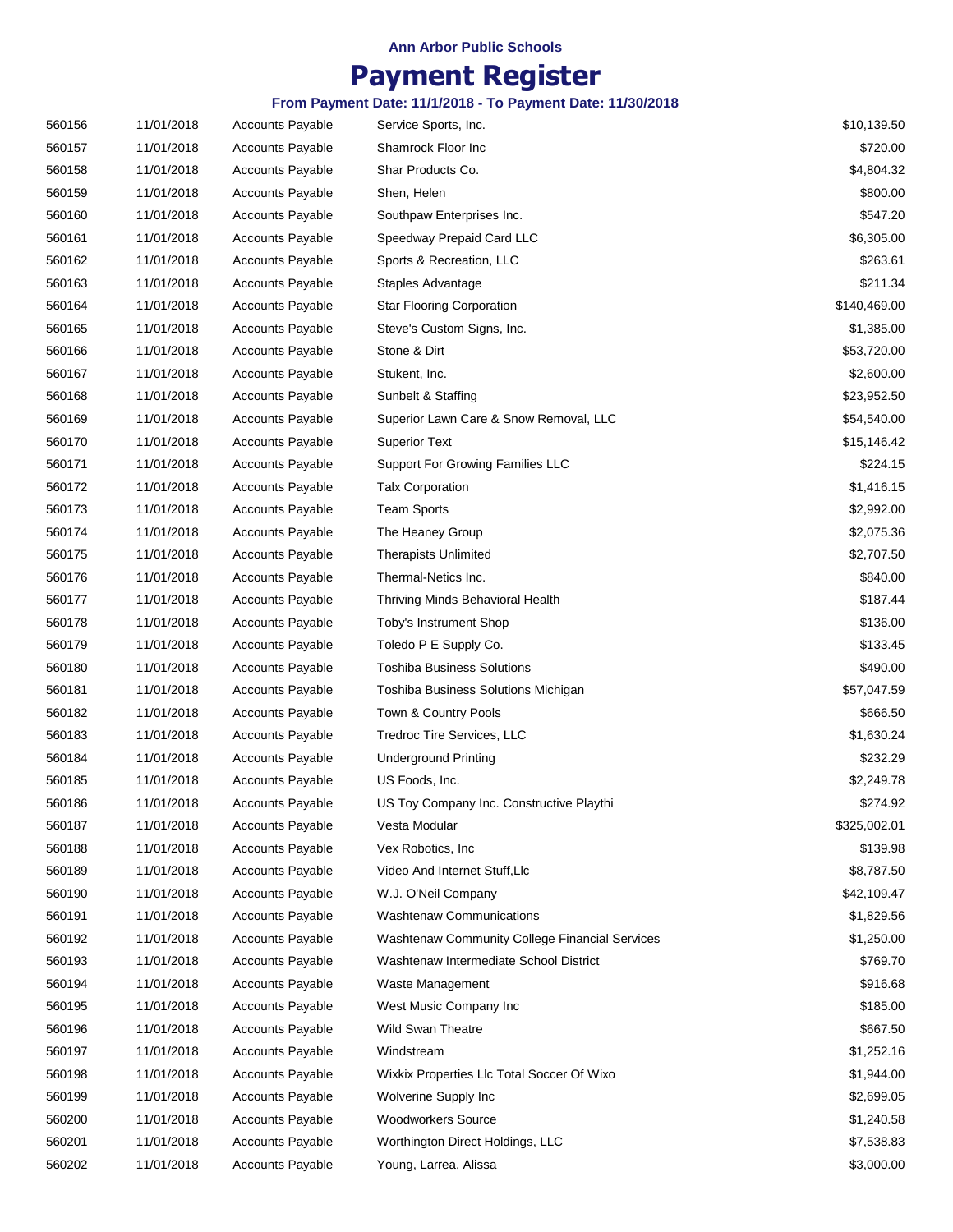## **Payment Register**

| 560203 | 11/01/2018 | <b>Accounts Payable</b> | Zurich Deductible Recovery Group                   | \$5,277.32     |
|--------|------------|-------------------------|----------------------------------------------------|----------------|
| 560204 | 11/01/2018 | <b>Accounts Payable</b> | Adeosun, Akinlolu                                  | \$107.00       |
| 560205 | 11/01/2018 | <b>Accounts Payable</b> | Iannone, Patrizia                                  | \$117.00       |
| 560206 | 11/01/2018 | <b>Accounts Payable</b> | Marroguin, Frances                                 | \$74.45        |
| 560207 | 11/01/2018 | <b>Accounts Payable</b> | McCray, Jujua                                      | \$147.70       |
| 560209 | 11/01/2018 | <b>Accounts Payable</b> | Song, Wenhui                                       | \$50.00        |
| 560210 | 11/01/2018 | <b>Accounts Payable</b> | The Estate of Richelle Vollmer                     | \$7,413.30     |
| 560211 | 11/01/2018 | <b>Accounts Payable</b> | Wang, Fangfang                                     | \$105.50       |
| 560212 | 11/08/2018 | <b>Accounts Payable</b> | Asset Acceptance LLC                               | \$246.64       |
| 560213 | 11/08/2018 | <b>Accounts Payable</b> | Berndt & Associates, P.C.                          | \$144.55       |
| 560214 | 11/08/2018 | <b>Accounts Payable</b> | BWB Reasonable and Reliable Transportation LLC     | \$23,980.30    |
| 560215 | 11/08/2018 | <b>Accounts Payable</b> | David Lowell's Towing                              | \$48.58        |
| 560216 | 11/08/2018 | <b>Accounts Payable</b> | Davis Vision                                       | \$2,931.72     |
| 560217 | 11/08/2018 | <b>Accounts Payable</b> | Let's Go Transportation Services                   | \$14,754.25    |
| 560218 | 11/08/2018 | <b>Accounts Payable</b> | Mea Financial Services Inc. Group Term Life        | \$4,137.42     |
| 560219 | 11/08/2018 | <b>Accounts Payable</b> | <b>MGA</b>                                         | \$94.88        |
| 560220 | 11/08/2018 | <b>Accounts Payable</b> | Michigan Department of Treasury or David E. Brooks | \$225.67       |
| 560221 | 11/08/2018 | <b>Accounts Payable</b> | Michigan Education Association (MEA)               | \$181.63       |
| 560222 | 11/08/2018 | <b>Accounts Payable</b> | Michigan Guaranty Agency                           | \$255.00       |
| 560223 | 11/08/2018 | <b>Accounts Payable</b> | Michigan Guaranty Agency                           | \$2.70         |
| 560224 | 11/08/2018 | <b>Accounts Payable</b> | <b>Pioneer Credit Recovery</b>                     | \$313.76       |
| 560225 | 11/08/2018 | <b>Accounts Payable</b> | <b>Priority Health</b>                             | \$1,850,180.54 |
| 560226 | 11/08/2018 | <b>Accounts Payable</b> | Set-Seg (opt & Gtl)                                | \$1,384.28     |
| 560227 | 11/08/2018 | <b>Accounts Payable</b> | Timothy E. Baxter or Darryl Hayes (P28045))        | \$276.10       |
| 560228 | 11/08/2018 | <b>Accounts Payable</b> | U.S. Department of Education or Daniel L. Cobello  | \$115.58       |
| 560229 | 11/08/2018 | <b>Accounts Payable</b> | University Of Michigan Credit Union                | \$50.00        |
| 560230 | 11/08/2018 | <b>Accounts Payable</b> | US Department Of Education                         | \$313.76       |
| 560231 | 11/08/2018 | Accounts Payable        | US Department Of Education                         | \$346.35       |
| 560232 | 11/08/2018 | <b>Accounts Payable</b> | US Dept Of Education                               | \$95.93        |
| 560233 | 11/08/2018 | <b>Accounts Payable</b> | Weber & Olcese, PLC                                | \$278.35       |
| 560234 | 11/08/2018 | <b>Accounts Payable</b> | Chapter 13 David Wm Ruskin, Tru                    | \$150.10       |
| 560235 | 11/08/2018 | <b>Accounts Payable</b> | Chapter 13 Trustee                                 | \$732.55       |
| 560236 | 11/08/2018 | <b>Accounts Payable</b> | Kapnick Insurance Group                            | \$16,655.56    |
| 560237 | 11/08/2018 | <b>Accounts Payable</b> | Michigan Guaranty Agency                           | \$205.30       |
| 560238 | 11/08/2018 | <b>Accounts Payable</b> | Michigan State Disbursement Unit                   | \$3,670.53     |
| 560239 | 11/08/2018 | <b>Accounts Payable</b> | Office Of The Chapter 13 Trustee                   | \$267.33       |
| 560240 | 11/08/2018 | <b>Accounts Payable</b> | <b>US Department Of Education</b>                  | \$125.80       |
| 560241 | 11/08/2018 | <b>Accounts Payable</b> | US Department Of Education                         | \$79.48        |
| 560242 | 11/08/2018 | <b>Accounts Payable</b> | US Department Of Education                         | \$87.44        |
| 560243 | 11/08/2018 | <b>Accounts Payable</b> | US Dept Of Education                               | \$202.28       |
| 560244 | 11/08/2018 | <b>Accounts Payable</b> | Washington State Support Registry                  | \$166.92       |
| 560245 | 11/15/2018 | <b>Accounts Payable</b> | 1 Stop Better Driving School & Transportation      | \$6,216.71     |
| 560246 | 11/15/2018 | <b>Accounts Payable</b> | 7Independent Schools Association of Central States | \$1,760.00     |
| 560247 | 11/15/2018 | <b>Accounts Payable</b> | A and N Electric, Inc.                             | \$20,907.00    |
| 560248 | 11/15/2018 | <b>Accounts Payable</b> | ACCO Brands USA LLC                                | \$181.50       |
| 560249 | 11/15/2018 | <b>Accounts Payable</b> | Adams Street Publishing Co.                        | \$465.00       |
| 560250 | 11/15/2018 | <b>Accounts Payable</b> | <b>AM Services</b>                                 | \$1,185.00     |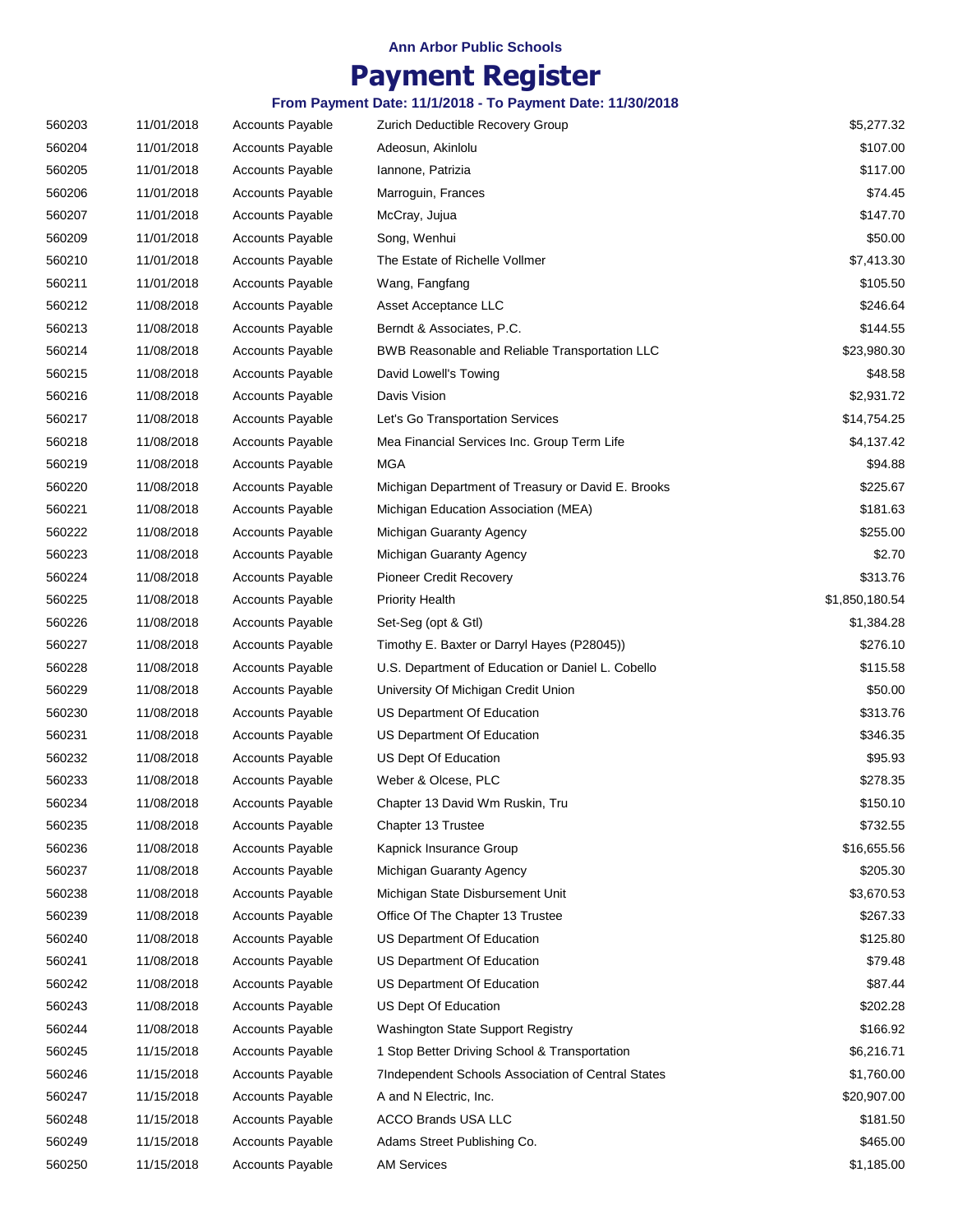## **Payment Register**

| 560251 | 11/15/2018 | <b>Accounts Payable</b> | Andersen Material Handling                        | \$72.83      |
|--------|------------|-------------------------|---------------------------------------------------|--------------|
| 560252 | 11/15/2018 | <b>Accounts Payable</b> | Ann Arbor Ziebart Speedy Auto Glass               | \$449.00     |
| 560253 | 11/15/2018 | <b>Accounts Payable</b> | Applied Imaging                                   | \$113.98     |
| 560254 | 11/15/2018 | <b>Accounts Payable</b> | Arbor Springs Water                               | \$259.50     |
| 560255 | 11/15/2018 | <b>Accounts Payable</b> | <b>ARC Document Solutions LLC</b>                 | \$512.40     |
| 560256 | 11/15/2018 | <b>Accounts Payable</b> | <b>Ascott Corporation</b>                         | \$1,230.00   |
| 560257 | 11/15/2018 | <b>Accounts Payable</b> | AT&T                                              | \$69.94      |
| 560258 | 11/15/2018 | <b>Accounts Payable</b> | <b>Baruzzini Aquatics</b>                         | \$17,585.00  |
| 560259 | 11/15/2018 | <b>Accounts Payable</b> | <b>Belle Tire</b>                                 | \$11,094.71  |
| 560260 | 11/15/2018 | <b>Accounts Payable</b> | <b>Blick Art Materials LLC</b>                    | \$1,013.46   |
| 560261 | 11/15/2018 | <b>Accounts Payable</b> | Blue Car; Blue Cab DBA                            | \$438.00     |
| 560262 | 11/15/2018 | <b>Accounts Payable</b> | <b>Broad Reach Books</b>                          | \$112.80     |
| 560263 | 11/15/2018 | <b>Accounts Payable</b> | <b>BSN Corporation Sport Supply Group I</b>       | \$2,397.50   |
| 560264 | 11/15/2018 | <b>Accounts Payable</b> | Busch's Valuland-Main St                          | \$417.02     |
| 560265 | 11/15/2018 | <b>Accounts Payable</b> | Care Transport Inc.                               | \$29,670.00  |
| 560266 | 11/15/2018 | <b>Accounts Payable</b> | <b>CDW Government LLC</b>                         | \$60,977.07  |
| 560267 | 11/15/2018 | <b>Accounts Payable</b> | CEI Michigan LLC                                  | \$1,270.00   |
| 560268 | 11/15/2018 | <b>Accounts Payable</b> | Cellco Partnership Dba Verizon Wireless           | \$12,281.03  |
| 560269 | 11/15/2018 | <b>Accounts Payable</b> | Cengage Learning                                  | \$150.00     |
| 560270 | 11/15/2018 | <b>Accounts Payable</b> | Center For Excellence In Education                | \$95.00      |
| 560271 | 11/15/2018 | <b>Accounts Payable</b> | Central Michigan Paper (cmp)                      | \$4,887.00   |
| 560272 | 11/15/2018 | <b>Accounts Payable</b> | Charles H Wright Museum Of African American His   | \$440.00     |
| 560273 | 11/15/2018 | <b>Accounts Payable</b> | Chartwells, Compass Group USA                     | \$466,090.79 |
| 560274 | 11/15/2018 | <b>Accounts Payable</b> | Cherrydale Farms                                  | \$3,324.00   |
| 560275 | 11/15/2018 | <b>Accounts Payable</b> | <b>Christine Marie Stead</b>                      | \$130.00     |
| 560276 | 11/15/2018 | <b>Accounts Payable</b> | Cintas                                            | \$7,309.53   |
| 560277 | 11/15/2018 | <b>Accounts Payable</b> | City Of Ann Arbor Police Dept.                    | \$8,805.95   |
| 560278 | 11/15/2018 | <b>Accounts Payable</b> | City Of Ann Arbor Police Dept.                    | \$2,737.48   |
| 560279 | 11/15/2018 | <b>Accounts Payable</b> | Clark Hill PLC Attorneys At Law                   | \$22,752.82  |
| 560280 | 11/15/2018 | <b>Accounts Payable</b> | Cleanlites Recycling, Inc.                        | \$299.60     |
| 560281 | 11/15/2018 | <b>Accounts Payable</b> | Clear Rate Communications, Inc.                   | \$5,135.73   |
| 560282 | 11/15/2018 | <b>Accounts Payable</b> | Coach Cliff's Gaga Ball Pitts, LLC                | \$627.50     |
| 560283 | 11/15/2018 | <b>Accounts Payable</b> | Collins And Blaha, P.C.                           | \$18,233.45  |
| 560284 | 11/15/2018 | <b>Accounts Payable</b> | Colman Wolf Supply Company                        | \$822.13     |
| 560285 | 11/15/2018 | <b>Accounts Payable</b> | Comcast                                           | \$206.66     |
| 560286 | 11/15/2018 | <b>Accounts Payable</b> | <b>Complete Production System Inc</b>             | \$1,924.58   |
| 560287 | 11/15/2018 | <b>Accounts Payable</b> | Createmytee.com Cs                                | \$2,417.23   |
| 560288 | 11/15/2018 | <b>Accounts Payable</b> | Deaf Community Advocacy Network                   | \$2,745.00   |
| 560289 | 11/15/2018 | Accounts Payable        | Demco, Inc.                                       | \$92.14      |
| 560290 | 11/15/2018 | <b>Accounts Payable</b> | Detroit Edison Or Dte Energy                      | \$428,309.10 |
| 560291 | 11/15/2018 | <b>Accounts Payable</b> | Detroit Edison Or Dte Energy Company              | \$2,205.81   |
| 560292 | 11/15/2018 | Accounts Payable        | Dihydro Services Inc                              | \$212.00     |
| 560293 | 11/15/2018 | <b>Accounts Payable</b> | Discount School Supply                            | \$905.86     |
| 560294 | 11/15/2018 | <b>Accounts Payable</b> | Discovery Education, Inc                          | \$2,800.00   |
| 560295 | 11/15/2018 | <b>Accounts Payable</b> | Distributive Education Clubs Of America (deca Inc | \$2,108.00   |
| 560296 | 11/15/2018 | <b>Accounts Payable</b> | Dollar Bill Copying                               | \$2,328.62   |
| 560297 | 11/15/2018 | <b>Accounts Payable</b> | Dte Energy                                        | \$22,409.07  |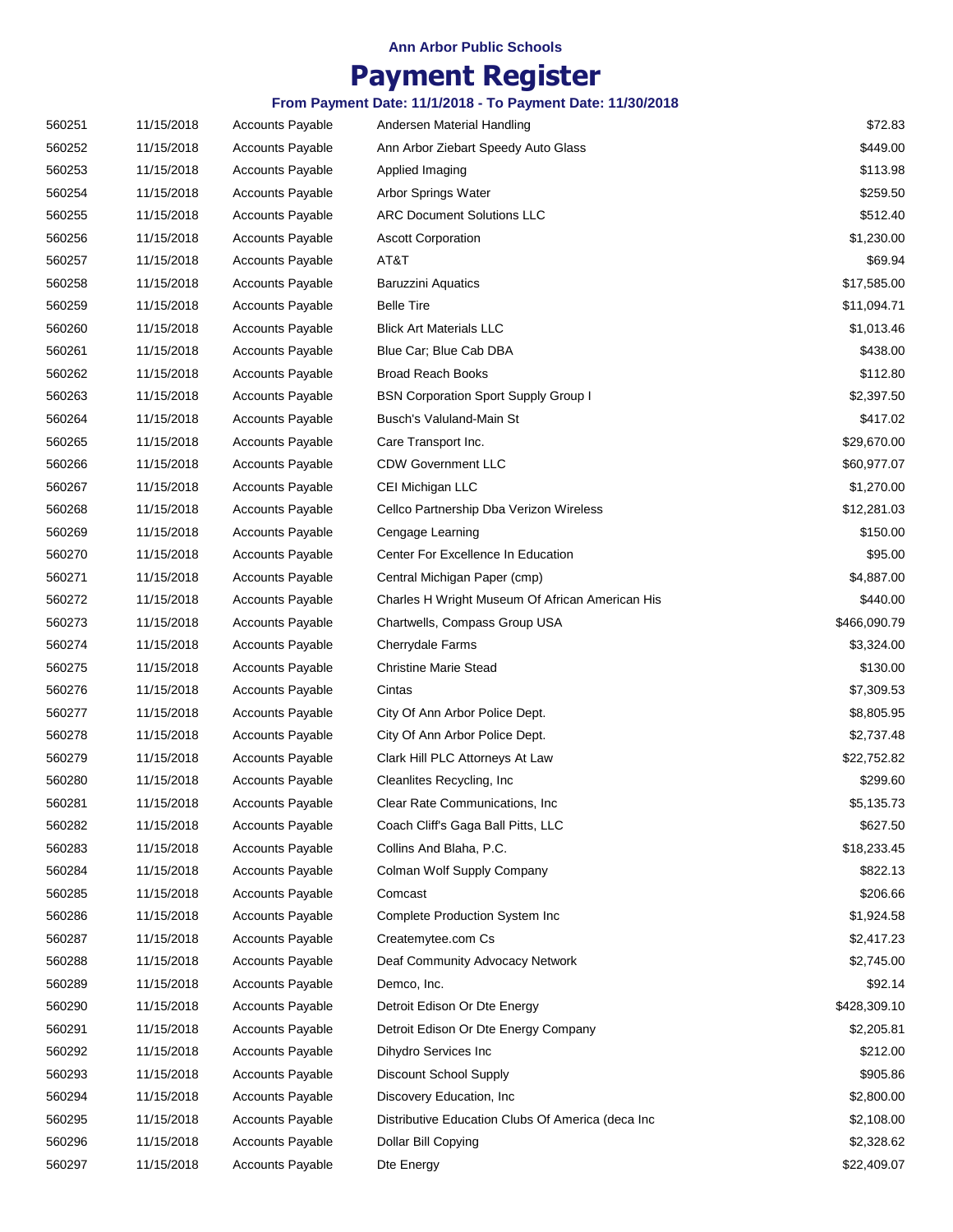## **Payment Register**

| 560298 | 11/15/2018 | <b>Accounts Payable</b> | Durham School Services LP                | \$983,768.60 |
|--------|------------|-------------------------|------------------------------------------|--------------|
| 560299 | 11/15/2018 | <b>Accounts Payable</b> | <b>Dynatronics Corporation</b>           | \$195.00     |
| 560300 | 11/15/2018 | <b>Accounts Payable</b> | Educational Visions Alliance Inc         | \$3,420.00   |
| 560301 | 11/15/2018 | <b>Accounts Payable</b> | <b>EMU Convocation Center</b>            | \$3,000.00   |
| 560302 | 11/15/2018 | <b>Accounts Payable</b> | Enterprise Rent-A-Car                    | \$57.20      |
| 560303 | 11/15/2018 | <b>Accounts Payable</b> | Environmental Consulting & Tech. Inc-ECT | \$1,884.47   |
| 560304 | 11/15/2018 | <b>Accounts Payable</b> | Ferguson Enterprises, Inc.               | \$6,099.12   |
| 560305 | 11/15/2018 | <b>Accounts Payable</b> | Fiber Link Inc.                          | \$4,520.00   |
| 560306 | 11/15/2018 | Accounts Payable        | Fingerle Lumber Co.                      | \$1,687.51   |
| 560307 | 11/15/2018 | <b>Accounts Payable</b> | Flinn Scientific Co.                     | \$323.30     |
| 560308 | 11/15/2018 | <b>Accounts Payable</b> | Flipside Art Studio, LLC                 | \$531.16     |
| 560309 | 11/15/2018 | <b>Accounts Payable</b> | Follett School Solutions, Inc.           | \$716.61     |
| 560310 | 11/15/2018 | <b>Accounts Payable</b> | Fontanesi and Kann Co.                   | \$2,000.00   |
| 560311 | 11/15/2018 | <b>Accounts Payable</b> | Francesca Gitschlag                      | \$469.08     |
| 560312 | 11/15/2018 | Accounts Payable        | Fred Pryor Seminars and/or Career Track  | \$198.00     |
| 560313 | 11/15/2018 | <b>Accounts Payable</b> | GameTime c/o Sinclair Recreation         | \$18,199.70  |
| 560314 | 11/15/2018 | <b>Accounts Payable</b> | Gaynor, Jeffrey, T                       | \$130.00     |
| 560315 | 11/15/2018 | <b>Accounts Payable</b> | Geoffrey Theodore Stanton                | \$570.00     |
| 560316 | 11/15/2018 | <b>Accounts Payable</b> | Getaway Tours Inc                        | \$1,270.00   |
| 560317 | 11/15/2018 | <b>Accounts Payable</b> | Gopher Sport                             | \$1,008.82   |
| 560318 | 11/15/2018 | <b>Accounts Payable</b> | Gordon Food Service                      | \$2,116.46   |
| 560319 | 11/15/2018 | <b>Accounts Payable</b> | Grainger                                 | \$2,662.44   |
| 560320 | 11/15/2018 | <b>Accounts Payable</b> | Grand Traverse Resort and Spa, LLC       | \$464.10     |
| 560321 | 11/15/2018 | <b>Accounts Payable</b> | Great Lakes Environmental Service, Inc.  | \$23,992.00  |
| 560322 | 11/15/2018 | <b>Accounts Payable</b> | H.V. Burton Company                      | \$950.00     |
| 560323 | 11/15/2018 | <b>Accounts Payable</b> | <b>Heaney General Contracting</b>        | \$1,327.50   |
| 560324 | 11/15/2018 | <b>Accounts Payable</b> | Heinemann Greenwood Publishing           | \$2,037.20   |
| 560325 | 11/15/2018 | <b>Accounts Payable</b> | Hewitt's Music, Inc.                     | \$35.00      |
| 560326 | 11/15/2018 | <b>Accounts Payable</b> | <b>HIT Enterprises, LLC</b>              | \$6,600.00   |
| 560327 | 11/15/2018 | <b>Accounts Payable</b> | <b>Howell Nature Center</b>              | \$200.00     |
| 560328 | 11/15/2018 | <b>Accounts Payable</b> | Hugh O'Brian Youth Leadership HOBY       | \$225.00     |
| 560329 | 11/15/2018 | <b>Accounts Payable</b> | Huron Athletic Booster Club              | \$380.00     |
| 560330 | 11/15/2018 | <b>Accounts Payable</b> | Huron Sign Company                       | \$916.00     |
| 560331 | 11/15/2018 | <b>Accounts Payable</b> | Integrity Marketing Products, Inc.       | \$4,902.00   |
| 560332 | 11/15/2018 | <b>Accounts Payable</b> | Interior Systems Contract Group Inc.     | \$2,396.11   |
| 560333 | 11/15/2018 | <b>Accounts Payable</b> | J W Pepper & Sons, Inc.                  | \$812.96     |
| 560334 | 11/15/2018 | Accounts Payable        | J.C. Ehrlich Pest Control                | \$5,178.00   |
| 560335 | 11/15/2018 | Accounts Payable        | James Lee Michaels Dba Avery Systems An  | \$3,722.00   |
| 560336 | 11/15/2018 | <b>Accounts Payable</b> | Jamie Roc Platt                          | \$696.30     |
| 560337 | 11/15/2018 | Accounts Payable        | Jenson, Dale DBA Michigan Feldenkrais    | \$959.23     |
| 560338 | 11/15/2018 | <b>Accounts Payable</b> | John Adrian Wylie                        | \$1,400.00   |
| 560339 | 11/15/2018 | <b>Accounts Payable</b> | Johnson Controls Inc                     | \$5,850.00   |
| 560340 | 11/15/2018 | Accounts Payable        | Johnstone Supply Detroit Group           | \$351.38     |
| 560341 | 11/15/2018 | Accounts Payable        | Kathy Baker                              | \$4,183.50   |
| 560342 | 11/15/2018 | Accounts Payable        | Kelly-Shaieb, Jessica, Leigh             | \$130.00     |
| 560343 | 11/15/2018 | Accounts Payable        | Kiefer Swim Products                     | \$1,246.00   |
| 560344 | 11/15/2018 | Accounts Payable        | Kone Incorporated                        | \$2,397.19   |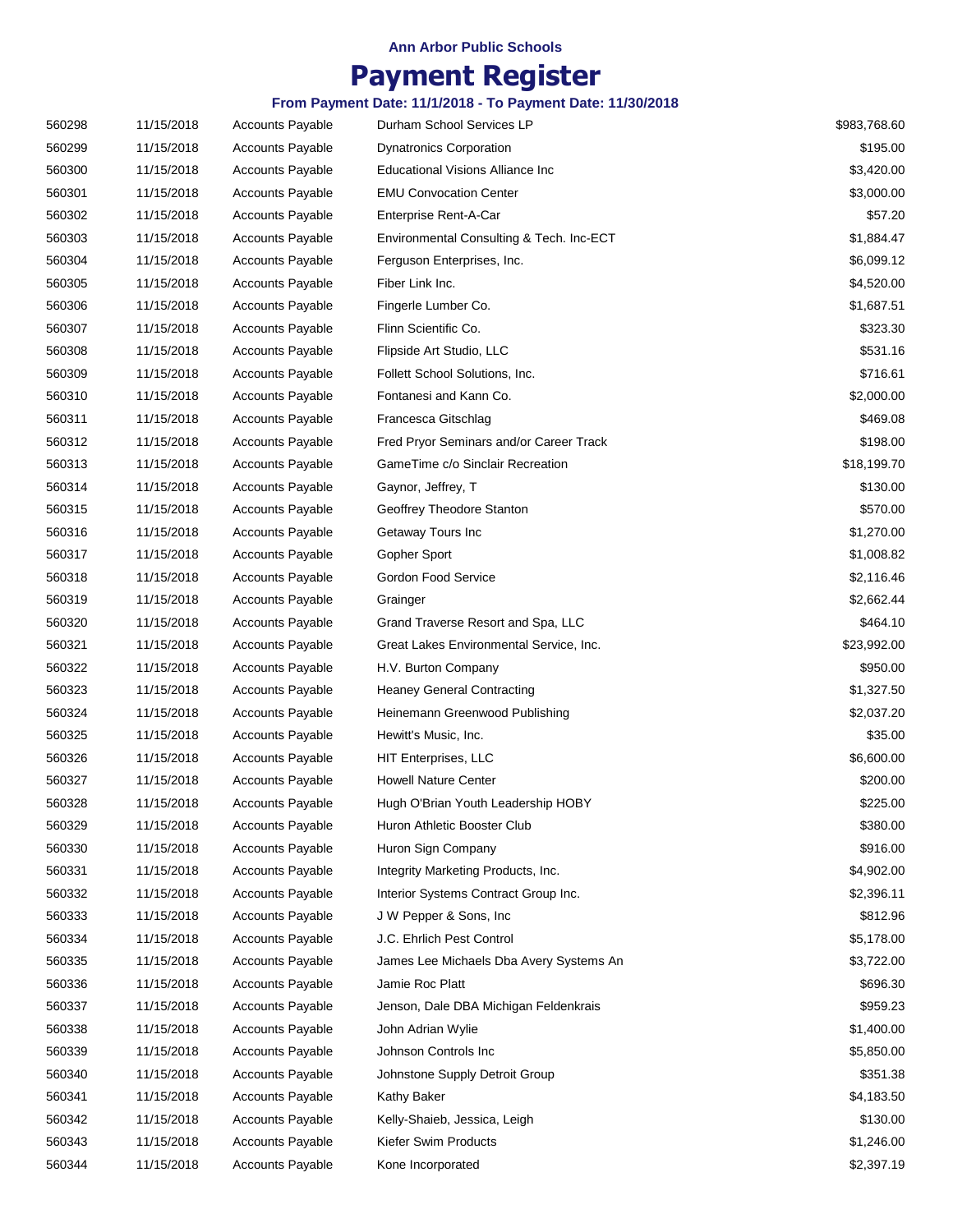## **Payment Register**

| 560345 | 11/15/2018 | <b>Accounts Payable</b> | Konica Minolta Business Solutions USA, Inc.       | \$98.00        |
|--------|------------|-------------------------|---------------------------------------------------|----------------|
| 560346 | 11/15/2018 | <b>Accounts Payable</b> | Konica Minolta Business Solutions USA, Inc.       | \$91.03        |
| 560347 | 11/15/2018 | <b>Accounts Payable</b> | Language Circle Enterprise                        | \$26,377.00    |
| 560348 | 11/15/2018 | <b>Accounts Payable</b> | <b>LEGO Brand Retail Inc.</b>                     | \$2,279.40     |
| 560349 | 11/15/2018 | <b>Accounts Payable</b> | Lexia Learning Systems LLC                        | \$2,848.24     |
| 560350 | 11/15/2018 | <b>Accounts Payable</b> | Logan PTSO                                        | \$75.00        |
| 560351 | 11/15/2018 | <b>Accounts Payable</b> | Lowe's Home Centers, Inc.                         | \$577.35       |
| 560352 | 11/15/2018 | <b>Accounts Payable</b> | Lucks Music Library                               | \$119.36       |
| 560353 | 11/15/2018 | <b>Accounts Payable</b> | Lyon & Healy Harps, Inc.                          | \$9,172.50     |
| 560354 | 11/15/2018 | <b>Accounts Payable</b> | <b>Madison Electric</b>                           | \$166.69       |
| 560355 | 11/15/2018 | <b>Accounts Payable</b> | Meridian Winds LLC                                | \$3,909.75     |
| 560356 | 11/15/2018 | <b>Accounts Payable</b> | Messa (370)                                       | \$597,777.45   |
| 560357 | 11/15/2018 | <b>Accounts Payable</b> | <b>Metro Waste Service</b>                        | \$2,445.25     |
| 560358 | 11/15/2018 | <b>Accounts Payable</b> | Mi Assoc Of Community/adult Ed (macae)            | \$390.00       |
| 560359 | 11/15/2018 | <b>Accounts Payable</b> | Michigan Deca Eastern Michigan Uni                | \$2,375.00     |
| 560360 | 11/15/2018 | <b>Accounts Payable</b> | Michigan Elem. Middle School Principals Assoc.    | \$2,540.00     |
| 560362 | 11/15/2018 | <b>Accounts Payable</b> | Michigan FCCLA                                    | \$90.00        |
| 560363 | 11/15/2018 | <b>Accounts Payable</b> | Michigan Futsal Factory Academy, LLC              | \$8,000.00     |
| 560364 | 11/15/2018 | <b>Accounts Payable</b> | Michigan Interpreting Services, Inc.              | \$4,464.00     |
| 560365 | 11/15/2018 | <b>Accounts Payable</b> | Michigan Power Rodding, Inc.                      | \$3,295.00     |
| 560366 | 11/15/2018 | <b>Accounts Payable</b> | Michigan School Business Officials/MSBO           | \$444.00       |
| 560367 | 11/15/2018 | <b>Accounts Payable</b> | Midwest Graphics & Awards, Inc.                   | \$1,635.00     |
| 560368 | 11/15/2018 | <b>Accounts Payable</b> | Miller Canfield Paddock Stone Plc                 | \$1,728.00     |
| 560369 | 11/15/2018 | <b>Accounts Payable</b> | Mitchell, Harmony, Tynisha                        | \$130.00       |
| 560370 | 11/15/2018 | <b>Accounts Payable</b> | MLive Media Group                                 | \$115.88       |
| 560371 | 11/15/2018 | <b>Accounts Payable</b> | MMI-CPR School Tech Repair, LLC                   | \$600.00       |
| 560372 | 11/15/2018 | <b>Accounts Payable</b> | Mobile Air, LLC                                   | \$10,406.00    |
| 560373 | 11/15/2018 | <b>Accounts Payable</b> | Molten USA, Inc.                                  | \$1,115.00     |
| 560374 | 11/15/2018 | <b>Accounts Payable</b> | <b>Musical Resources</b>                          | \$552.87       |
| 560375 | 11/15/2018 | <b>Accounts Payable</b> | Naacp-Ann Arbor Branch                            | \$1,350.00     |
| 560376 | 11/15/2018 | <b>Accounts Payable</b> | National Energy Control Corporation               | \$1,124.46     |
| 560377 | 11/15/2018 | <b>Accounts Payable</b> | National Institute for Automotive Syce Excellence | \$1,000.00     |
| 560378 | 11/15/2018 | <b>Accounts Payable</b> | NCS Pearson, Inc.                                 | \$97.50        |
| 560379 | 11/15/2018 | <b>Accounts Payable</b> | Nicola's Books/little Professor Westgate          | \$519.35       |
| 560380 | 11/15/2018 | Accounts Payable        | Norcostco                                         | \$169.98       |
| 560381 | 11/15/2018 | <b>Accounts Payable</b> | NUCO <sub>2</sub> Inc                             | \$507.44       |
| 560382 | 11/15/2018 | <b>Accounts Payable</b> | Office Depot                                      | \$17,108.10    |
| 560383 | 11/15/2018 | Accounts Payable        | <b>OHM Advisors</b>                               | \$10,908.75    |
| 560384 | 11/15/2018 | <b>Accounts Payable</b> | Patricia Ashford Manley                           | \$130.00       |
| 560385 | 11/15/2018 | <b>Accounts Payable</b> | Pediatric Feeding Institute Inc.                  | \$454.97       |
| 560386 | 11/15/2018 | <b>Accounts Payable</b> | <b>Pediatric Therapy Associates</b>               | \$100,976.00   |
| 560387 | 11/15/2018 | <b>Accounts Payable</b> | Pittsfield Charter Township                       | \$150.66       |
| 560388 | 11/15/2018 | <b>Accounts Payable</b> | PKMD Media Group, LLC                             | \$2,500.00     |
| 560389 | 11/15/2018 | Accounts Payable        | Platt Laundromat, LLC                             | \$194.00       |
| 560390 | 11/15/2018 | <b>Accounts Payable</b> | Precision Data Products, Inc.                     | \$139.80       |
| 560391 | 11/15/2018 | Accounts Payable        | Print-Tech Inc                                    | \$516.10       |
| 560392 | 11/15/2018 | Accounts Payable        | <b>Priority Health</b>                            | \$1,840,464.22 |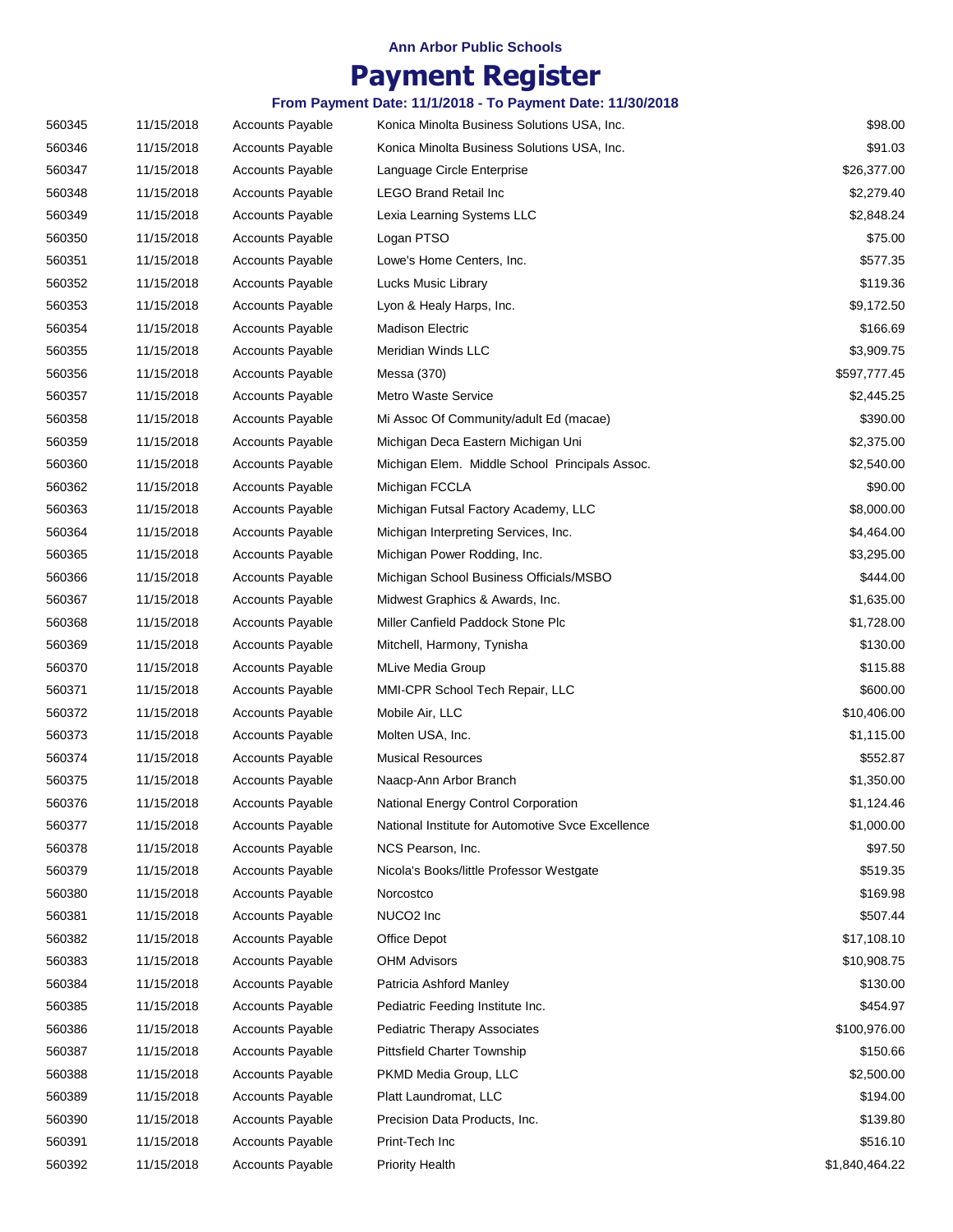## **Payment Register**

| 560393 | 11/15/2018 | <b>Accounts Payable</b> | Process Results, Inc.                              | \$2,585.00  |
|--------|------------|-------------------------|----------------------------------------------------|-------------|
| 560394 | 11/15/2018 | <b>Accounts Payable</b> | Quench USA Inc.                                    | \$79.90     |
| 560395 | 11/15/2018 | <b>Accounts Payable</b> | <b>Quill Corporation</b>                           | \$1,103.18  |
| 560396 | 11/15/2018 | <b>Accounts Payable</b> | <b>Really Good Stuff</b>                           | \$1,751.84  |
| 560397 | 11/15/2018 | <b>Accounts Payable</b> | <b>Resolute Protections Specialists</b>            | \$161.50    |
| 560398 | 11/15/2018 | <b>Accounts Payable</b> | Revel and Roll                                     | \$404.00    |
| 560399 | 11/15/2018 | <b>Accounts Payable</b> | <b>RJ Landau Partners</b>                          | \$11,587.50 |
| 560400 | 11/15/2018 | <b>Accounts Payable</b> | RKA Petroleum Companies, Inc.                      | \$28,830.48 |
| 560401 | 11/15/2018 | <b>Accounts Payable</b> | RL Deppmann Company                                | \$37,139.00 |
| 560402 | 11/15/2018 | <b>Accounts Payable</b> | <b>Rovin Ceramics</b>                              | \$241.00    |
| 560403 | 11/15/2018 | <b>Accounts Payable</b> | S & S Worldwide, Inc.                              | \$113.84    |
| 560404 | 11/15/2018 | <b>Accounts Payable</b> | Saline Area Schools                                | \$738.72    |
| 560405 | 11/15/2018 | <b>Accounts Payable</b> | Scholastic Inc                                     | \$367.09    |
| 560406 | 11/15/2018 | <b>Accounts Payable</b> | Scholastic Inc                                     | \$2,400.00  |
| 560407 | 11/15/2018 | <b>Accounts Payable</b> | Scholastic Inc                                     | \$879.19    |
| 560408 | 11/15/2018 | <b>Accounts Payable</b> | School Health Corporation                          | \$2,139.95  |
| 560409 | 11/15/2018 | <b>Accounts Payable</b> | School Specialty Inc*                              | \$844.14    |
| 560410 | 11/15/2018 | <b>Accounts Payable</b> | ScreenLine, LLC                                    | \$470.00    |
| 560411 | 11/15/2018 | <b>Accounts Payable</b> | Sehi Computer Products, Inc.                       | \$2,085.00  |
| 560412 | 11/15/2018 | <b>Accounts Payable</b> | Service Pro Plumbing & Environmental Contracting I | \$1,026.53  |
| 560413 | 11/15/2018 | <b>Accounts Payable</b> | Service Sports, Inc.                               | \$2,756.00  |
| 560414 | 11/15/2018 | <b>Accounts Payable</b> | Shar Products Co.                                  | \$273.67    |
| 560415 | 11/15/2018 | <b>Accounts Payable</b> | Shepard World Language Consulting, LLC             | \$500.00    |
| 560416 | 11/15/2018 | <b>Accounts Payable</b> | Signs By Tomorrow                                  | \$60.00     |
| 560417 | 11/15/2018 | <b>Accounts Payable</b> | Simone Danyiell Lightfoot                          | \$130.00    |
| 560418 | 11/15/2018 | <b>Accounts Payable</b> | Simply Organized Life                              | \$183.77    |
| 560419 | 11/15/2018 | <b>Accounts Payable</b> | Smith, Patricia, F                                 | \$190.07    |
| 560420 | 11/15/2018 | <b>Accounts Payable</b> | Southpaw Enterprises Inc.                          | \$112.01    |
| 560421 | 11/15/2018 | <b>Accounts Payable</b> | Staples Advantage                                  | \$456.77    |
| 560422 | 11/15/2018 | <b>Accounts Payable</b> | Stephen L Burns                                    | \$1,866.57  |
| 560423 | 11/15/2018 | <b>Accounts Payable</b> | Steve's Custom Signs, Inc.                         | \$324.00    |
| 560424 | 11/15/2018 | <b>Accounts Payable</b> | Stevens Disposal & Recycling Services Inc          | \$2,985.00  |
| 560425 | 11/15/2018 | <b>Accounts Payable</b> | Stone & Dirt                                       | \$3,050.00  |
| 560426 | 11/15/2018 | <b>Accounts Payable</b> | <b>Superior Text</b>                               | \$1,900.10  |
| 560427 | 11/15/2018 | <b>Accounts Payable</b> | Susan Eunice Baskett                               | \$130.00    |
| 560428 | 11/15/2018 | <b>Accounts Payable</b> | Sweetwater Music Education Technology              | \$3,456.98  |
| 560429 | 11/15/2018 | <b>Accounts Payable</b> | <b>Talx Corporation</b>                            | \$108.60    |
| 560430 | 11/15/2018 | <b>Accounts Payable</b> | Teletech, Inc.                                     | \$1,000.50  |
| 560431 | 11/15/2018 | <b>Accounts Payable</b> | The Regents Of the Univ of Mich                    | \$6,000.00  |
| 560433 | 11/15/2018 | <b>Accounts Payable</b> | Time For Kids                                      | \$600.75    |
| 560434 | 11/15/2018 | <b>Accounts Payable</b> | TIs Productions, Inc.                              | \$56.00     |
| 560435 | 11/15/2018 | <b>Accounts Payable</b> | Total Armored Car Service, Inc.                    | \$422.84    |
| 560436 | 11/15/2018 | <b>Accounts Payable</b> | Trane Co.                                          | \$5,900.00  |
| 560437 | 11/15/2018 | <b>Accounts Payable</b> | Tredroc Tire Services, LLC                         | \$2,227.78  |
| 560438 | 11/15/2018 | <b>Accounts Payable</b> | Two Way Radio Gear, Inc.                           | \$231.30    |
| 560439 | 11/15/2018 | <b>Accounts Payable</b> | Tyler Technologies, Inc.                           | \$1,275.00  |
| 560440 | 11/15/2018 | <b>Accounts Payable</b> | U Of M Office Of Financial Aid Schl                | \$650.08    |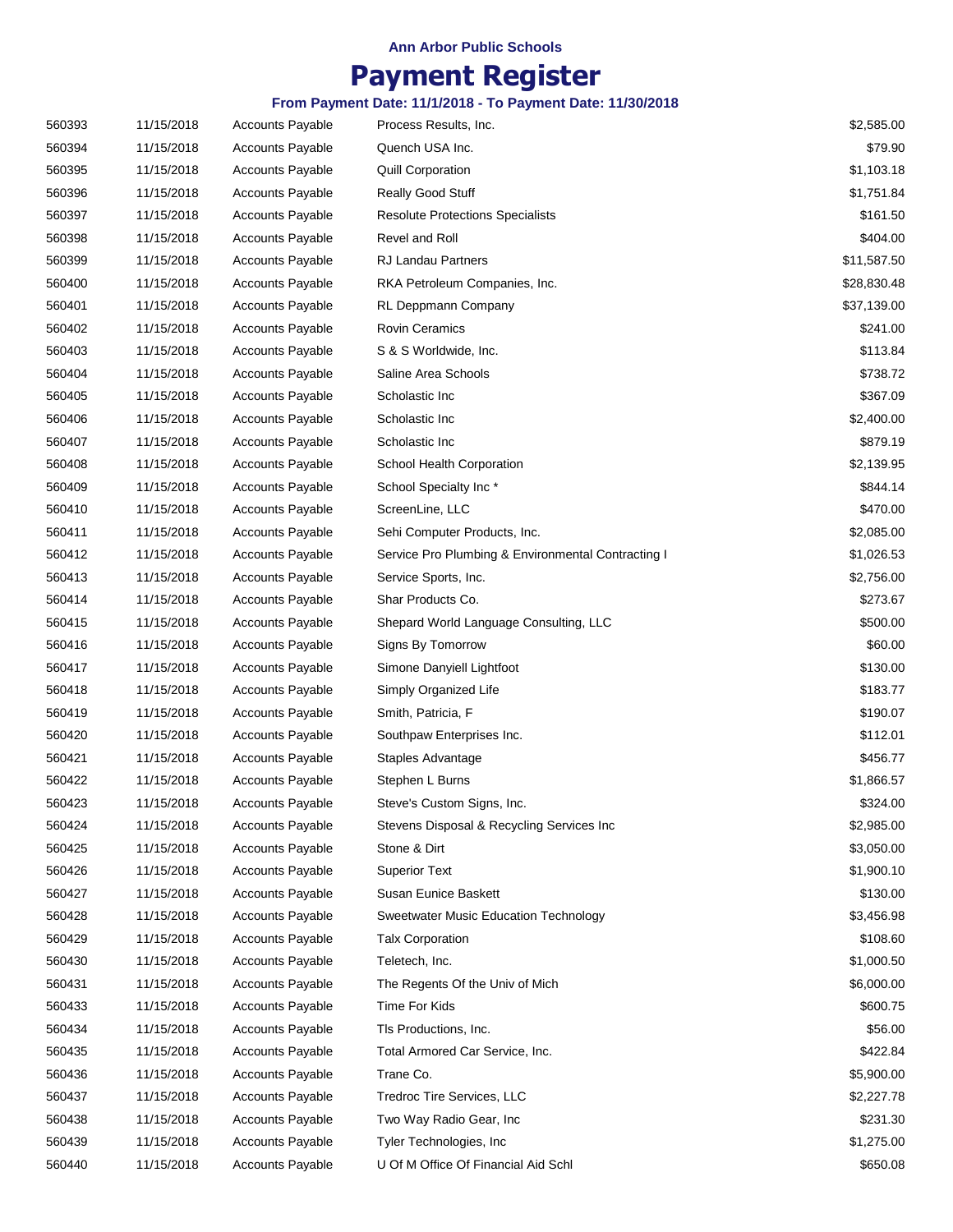## **Payment Register**

| 560441 | 11/15/2018 | <b>Accounts Payable</b> | <b>University Musical Society</b>                     | \$210.00     |
|--------|------------|-------------------------|-------------------------------------------------------|--------------|
| 560443 | 11/15/2018 | Accounts Payable        | University of Michigan, MedSport                      | \$6,000.00   |
| 560444 | 11/15/2018 | <b>Accounts Payable</b> | University of Pittsburgh - Student Payment Service    | \$300.00     |
| 560445 | 11/15/2018 | <b>Accounts Payable</b> | <b>University Translator Services</b>                 | \$187.63     |
| 560446 | 11/15/2018 | <b>Accounts Payable</b> | Unum Life Insurance Company Of America                | \$4,036.37   |
| 560447 | 11/15/2018 | <b>Accounts Payable</b> | Unum Long/Short Term Insurance Company Of America     | \$11,844.50  |
| 560448 | 11/15/2018 | <b>Accounts Payable</b> | US Foods, Inc.                                        | \$320.41     |
| 560449 | 11/15/2018 | <b>Accounts Payable</b> | <b>Washington Music Center</b>                        | \$502,007.00 |
| 560450 | 11/15/2018 | <b>Accounts Payable</b> | <b>Washtenaw Communications</b>                       | \$39.95      |
| 560451 | 11/15/2018 | <b>Accounts Payable</b> | <b>Washtenaw Community College Financial Services</b> | \$16,620.08  |
| 560452 | 11/15/2018 | <b>Accounts Payable</b> | Washtenaw County Treasurer Office                     | \$56,236.80  |
| 560453 | 11/15/2018 | <b>Accounts Payable</b> | Washtenaw Intermediate School District                | \$1,165.00   |
| 560454 | 11/15/2018 | <b>Accounts Payable</b> | Waste Management                                      | \$1,767.74   |
| 560455 | 11/15/2018 | <b>Accounts Payable</b> | Wild Swan Theatre                                     | \$550.00     |
| 560456 | 11/15/2018 | <b>Accounts Payable</b> | <b>WT Cox Information Services</b>                    | \$896.20     |
| 560457 | 11/15/2018 | <b>Accounts Payable</b> | YMCA of Metropolitan Detroit                          | \$7,910.00   |
| 560458 | 11/15/2018 | <b>Accounts Payable</b> | Zurich Deductible Recovery Group                      | \$6,759.83   |
| 560460 | 11/15/2018 | Accounts Payable        | Ewing, Thomas                                         | \$66.00      |
| 560461 | 11/15/2018 | <b>Accounts Payable</b> | Furey, Kim                                            | \$29.77      |
| 560462 | 11/15/2018 | <b>Accounts Payable</b> | Kramer, Betty                                         | \$40.50      |
| 560463 | 11/15/2018 | <b>Accounts Payable</b> | Park, Sungjae                                         | \$1,289.22   |
| 560464 | 11/15/2018 | <b>Accounts Payable</b> | Schonewolf, Kenneth                                   | \$70.50      |
| 560465 | 11/15/2018 | <b>Accounts Payable</b> | Sindone, Brooke                                       | \$9.80       |
| 560466 | 11/15/2018 | <b>Accounts Payable</b> | Sindone, Brooke                                       | \$33.10      |
| 560467 | 11/15/2018 | <b>Accounts Payable</b> | Valdez, April                                         | \$125.00     |
| 560468 | 11/20/2018 | <b>Accounts Payable</b> | Asset Acceptance LLC                                  | \$205.15     |
| 560469 | 11/20/2018 | <b>Accounts Payable</b> | Berndt & Associates, P.C.                             | \$142.48     |
| 560470 | 11/20/2018 | <b>Accounts Payable</b> | David Lowell's Towing                                 | \$57.25      |
| 560471 | 11/20/2018 | <b>Accounts Payable</b> | <b>MGA</b>                                            | \$110.17     |
| 560472 | 11/20/2018 | <b>Accounts Payable</b> | Michigan Department of Treasury or David E. Brooks    | \$4.68       |
| 560473 | 11/20/2018 | <b>Accounts Payable</b> | Michigan Education Association (MEA)                  | \$207.30     |
| 560474 | 11/20/2018 | <b>Accounts Payable</b> | Michigan Guaranty Agency                              | \$255.00     |
| 560475 | 11/20/2018 | <b>Accounts Payable</b> | Pioneer Credit Recovery                               | \$313.76     |
| 560476 | 11/20/2018 | <b>Accounts Payable</b> | Timothy E. Baxter or Darryl Hayes (P28045))           | \$178.66     |
| 560477 | 11/20/2018 | <b>Accounts Payable</b> | U.S. Department of Education or Daniel L. Cobello     | \$91.09      |
| 560478 | 11/20/2018 | <b>Accounts Payable</b> | University Of Michigan Credit Union                   | \$50.00      |
| 560479 | 11/20/2018 | <b>Accounts Payable</b> | US Department Of Education                            | \$313.76     |
| 560480 | 11/20/2018 | Accounts Payable        | US Department Of Education                            | \$346.35     |
| 560481 | 11/20/2018 | <b>Accounts Payable</b> | US Department of Education                            | \$85.37      |
| 560482 | 11/20/2018 | Accounts Payable        | US Dept Of Education                                  | \$95.93      |
| 560483 | 11/20/2018 | <b>Accounts Payable</b> | Weber & Olcese, PLC                                   | \$229.29     |
| 560484 | 11/20/2018 | <b>Accounts Payable</b> | Chapter 13 David Wm Ruskin, Tru                       | \$150.10     |
| 560485 | 11/20/2018 | Accounts Payable        | Chapter 13 Trustee                                    | \$732.55     |
| 560486 | 11/20/2018 | <b>Accounts Payable</b> | Kapnick Insurance Group                               | \$16,129.15  |
| 560487 | 11/20/2018 | <b>Accounts Payable</b> | Michigan Guaranty Agency                              | \$205.30     |
| 560488 | 11/20/2018 | <b>Accounts Payable</b> | Michigan State Disbursement Unit                      | \$3,730.11   |
| 560489 | 11/20/2018 | <b>Accounts Payable</b> | Office Of The Chapter 13 Trustee                      | \$267.33     |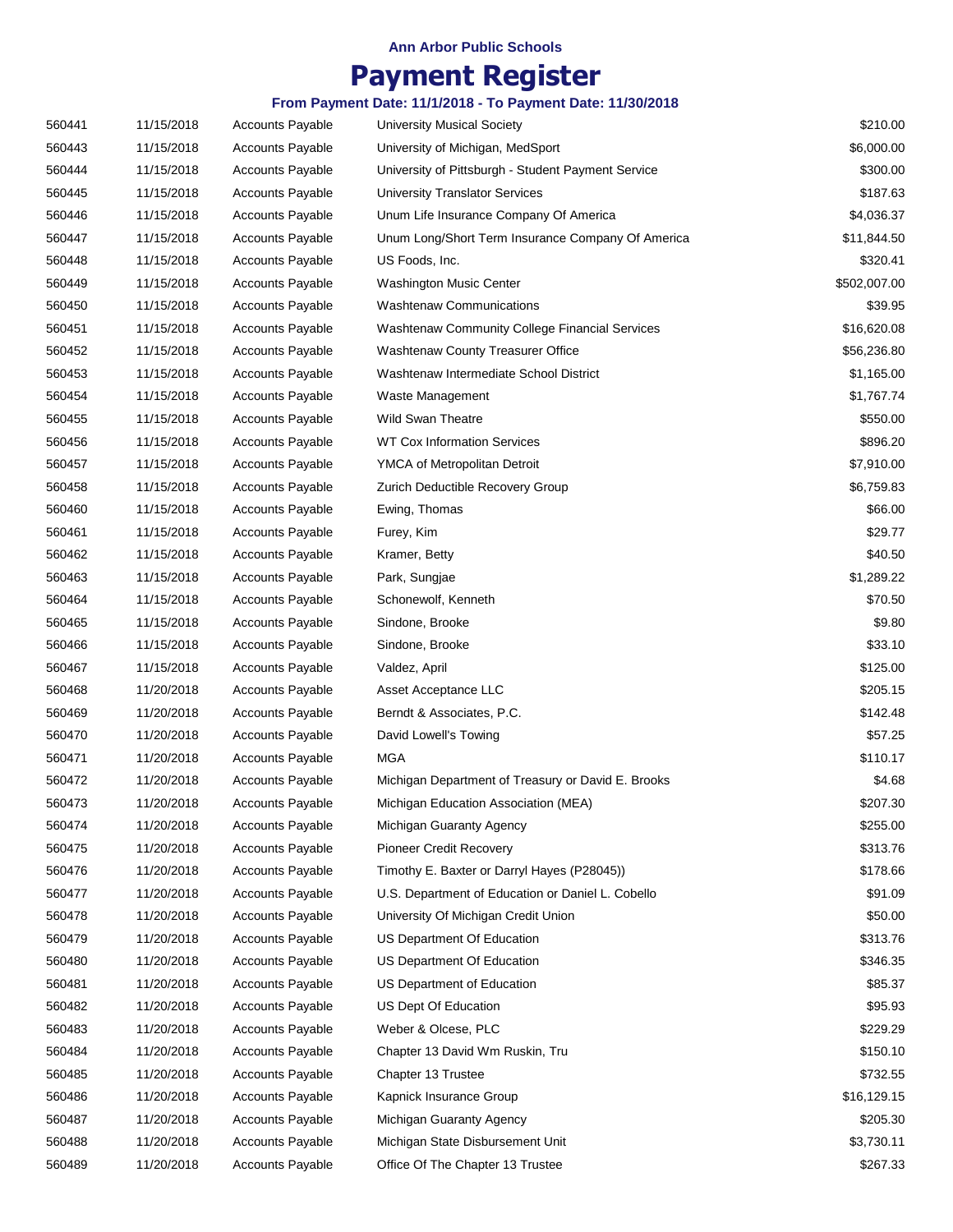## **Payment Register**

| 560490 | 11/20/2018 | <b>Accounts Payable</b> | US Department Of Education                       | \$56.72     |
|--------|------------|-------------------------|--------------------------------------------------|-------------|
| 560491 | 11/20/2018 | <b>Accounts Payable</b> | US Department Of Education                       | \$87.44     |
| 560492 | 11/20/2018 | <b>Accounts Payable</b> | US Department Of Education                       | \$101.43    |
| 560493 | 11/20/2018 | <b>Accounts Payable</b> | US Dept Of Education                             | \$202.28    |
| 560494 | 11/20/2018 | <b>Accounts Payable</b> | Washington State Support Registry                | \$230.76    |
| 560495 | 11/20/2018 | Accounts Payable        | Julius, JoAnne                                   | \$6,481.52  |
| 560496 | 11/20/2018 | <b>Accounts Payable</b> | TO THE ESTATE OF JAMES CALVIN BRYANT             | \$2,306.99  |
| 560497 | 11/29/2018 | <b>Accounts Payable</b> | 1 Stop Better Driving School & Transportation    | \$4,698.76  |
| 560498 | 11/29/2018 | <b>Accounts Payable</b> | 1800Calculators.com                              | \$1,998.00  |
| 560499 | 11/29/2018 | <b>Accounts Payable</b> | 4imprint                                         | \$781.98    |
| 560500 | 11/29/2018 | <b>Accounts Payable</b> | A and N Electric, Inc.                           | \$11,110.00 |
| 560501 | 11/29/2018 | <b>Accounts Payable</b> | Adrian Tecumseh Fence Company                    | \$23,206.55 |
| 560502 | 11/29/2018 | <b>Accounts Payable</b> | AFLAC                                            | \$8,730.74  |
| 560503 | 11/29/2018 | <b>Accounts Payable</b> | <b>AM Services</b>                               | \$1,262.50  |
| 560504 | 11/29/2018 | <b>Accounts Payable</b> | Ann Arbor Area Transportation Authority          | \$1,080.00  |
| 560505 | 11/29/2018 | <b>Accounts Payable</b> | Ann Arbor Symphony Orchestra                     | \$193.00    |
| 560506 | 11/29/2018 | <b>Accounts Payable</b> | Apple Computer Inc                               | \$916.00    |
| 560507 | 11/29/2018 | <b>Accounts Payable</b> | <b>Arbor Scientific</b>                          | \$304.00    |
| 560508 | 11/29/2018 | <b>Accounts Payable</b> | Arbor Springs Water                              | \$62.50     |
| 560509 | 11/29/2018 | <b>Accounts Payable</b> | Arch Environmental Group, Inc.                   | \$3,785.54  |
| 560510 | 11/29/2018 | <b>Accounts Payable</b> | <b>Ascott Corporation</b>                        | \$8,682.00  |
| 560511 | 11/29/2018 | Accounts Payable        | Atlas Oil Company                                | \$10,625.65 |
| 560512 | 11/29/2018 | <b>Accounts Payable</b> | Aventric Technologies                            | \$833.00    |
| 560513 | 11/29/2018 | <b>Accounts Payable</b> | Barnes & Noble                                   | \$363.60    |
| 560514 | 11/29/2018 | Accounts Payable        | <b>Baruzzini Aquatics</b>                        | \$20,410.00 |
| 560515 | 11/29/2018 | <b>Accounts Payable</b> | <b>Basketball Products International</b>         | \$752.00    |
| 560516 | 11/29/2018 | <b>Accounts Payable</b> | <b>Batteries Plus</b>                            | \$24.31     |
| 560517 | 11/29/2018 | <b>Accounts Payable</b> | <b>Belle Tire</b>                                | \$1,616.75  |
| 560518 | 11/29/2018 | <b>Accounts Payable</b> | Berry, Natalie, Jacquelyn                        | \$243.13    |
| 560519 | 11/29/2018 | <b>Accounts Payable</b> | Bigler, Mary                                     | \$2,472.21  |
| 560520 | 11/29/2018 | <b>Accounts Payable</b> | <b>Blick Art Materials LLC</b>                   | \$73.66     |
| 560521 | 11/29/2018 | <b>Accounts Payable</b> | Blue Car; Blue Cab DBA                           | \$903.00    |
| 560522 | 11/29/2018 | <b>Accounts Payable</b> | Blue Care Network Of Michigan                    | \$13,129.03 |
| 560523 | 11/29/2018 | <b>Accounts Payable</b> | <b>Broadspire Services Inc</b>                   | \$15,988.08 |
| 560524 | 11/29/2018 | <b>Accounts Payable</b> | Broadspire Services Inc.                         | \$26,942.61 |
| 560525 | 11/29/2018 | <b>Accounts Payable</b> | Broadspire Services Inc.                         | \$801.00    |
| 560526 | 11/29/2018 | <b>Accounts Payable</b> | <b>Bulldog Records Management Inc.</b>           | \$317.18    |
| 560527 | 11/29/2018 | <b>Accounts Payable</b> | Busch's Valuland-Main St                         | \$7.05      |
| 560528 | 11/29/2018 | <b>Accounts Payable</b> | BWB Reasonable and Reliable Transportation LLC   | \$23,303.20 |
| 560529 | 11/29/2018 | <b>Accounts Payable</b> | Capital Area Association of Volleyball Officials | \$180.00    |
| 560530 | 11/29/2018 | <b>Accounts Payable</b> | Care Transport Inc.                              | \$43,620.00 |
| 560531 | 11/29/2018 | Accounts Payable        | Carl Gunderson Dba Simply Holistic Fitn          | \$1,633.90  |
| 560532 | 11/29/2018 | <b>Accounts Payable</b> | <b>Carpentry Concepts &amp; Ceilings</b>         | \$1,183.47  |
| 560533 | 11/29/2018 | <b>Accounts Payable</b> | CCP Products, Inc. DBA Champion Custom Products  | \$1,090.30  |
| 560534 | 11/29/2018 | <b>Accounts Payable</b> | Cendrowski, Chelsea                              | \$1,137.92  |
| 560535 | 11/29/2018 | <b>Accounts Payable</b> | Central Michigan Paper (cmp)                     | \$2,250.65  |
| 560536 | 11/29/2018 | <b>Accounts Payable</b> | Chasing Summer, Inc                              | \$5,000.00  |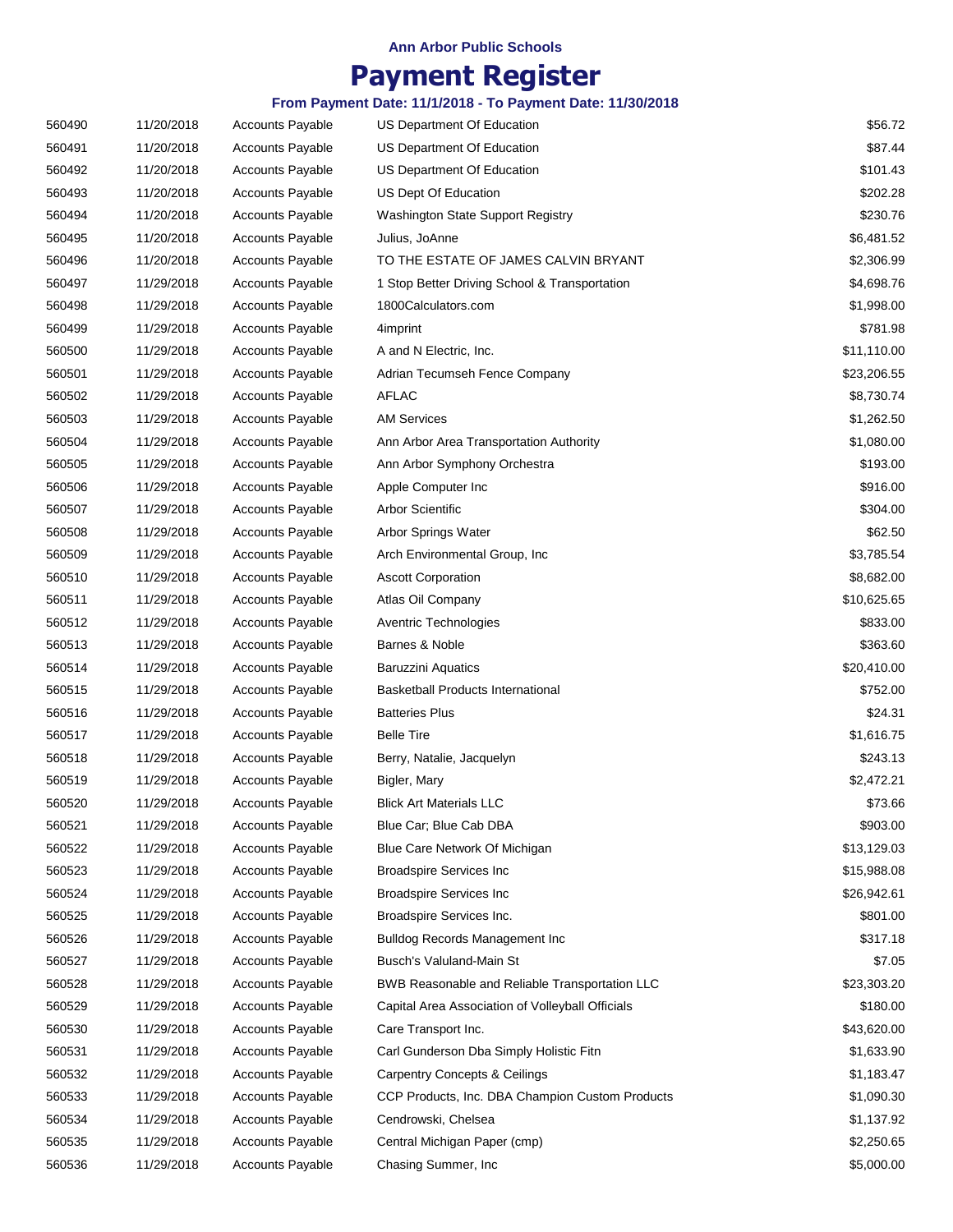## **Payment Register**

| 560537 | 11/29/2018 | <b>Accounts Payable</b> | Cintas                                            | \$239.99     |
|--------|------------|-------------------------|---------------------------------------------------|--------------|
| 560538 | 11/29/2018 | <b>Accounts Payable</b> | Collins And Blaha, P.C.                           | \$26,488.75  |
| 560539 | 11/29/2018 | <b>Accounts Payable</b> | Colman Wolf Supply Company                        | \$27,971.08  |
| 560540 | 11/29/2018 | <b>Accounts Payable</b> | Construction Solutions, Inc.                      | \$18,347.00  |
| 560541 | 11/29/2018 | <b>Accounts Payable</b> | Coxen, Tammy                                      | \$469.29     |
| 560542 | 11/29/2018 | <b>Accounts Payable</b> | Crawford Door Sales                               | \$3,065.00   |
| 560543 | 11/29/2018 | <b>Accounts Payable</b> | Deaf Community Advocacy Network                   | \$2,767.50   |
| 560544 | 11/29/2018 | <b>Accounts Payable</b> | Delta Family Clinic South Pc                      | \$2,000.00   |
| 560545 | 11/29/2018 | <b>Accounts Payable</b> | Demco, Inc.                                       | \$631.46     |
| 560546 | 11/29/2018 | <b>Accounts Payable</b> | Depcon, Inc.                                      | \$15,204.00  |
| 560547 | 11/29/2018 | <b>Accounts Payable</b> | Detroit Edison Or Dte Energy                      | \$149,257.75 |
| 560548 | 11/29/2018 | <b>Accounts Payable</b> | Discount School Supply                            | \$576.10     |
| 560549 | 11/29/2018 | <b>Accounts Payable</b> | Distributive Education Clubs Of America (deca Inc | \$1,887.00   |
| 560550 | 11/29/2018 | <b>Accounts Payable</b> | Dollar Bill Copying                               | \$9,099.00   |
| 560551 | 11/29/2018 | <b>Accounts Payable</b> | Douglas, Byron, G.                                | \$1,092.50   |
| 560552 | 11/29/2018 | <b>Accounts Payable</b> | Dte Energy                                        | \$14,402.98  |
| 560553 | 11/29/2018 | <b>Accounts Payable</b> | Enterprise Rent-A-Car                             | \$997.18     |
| 560554 | 11/29/2018 | <b>Accounts Payable</b> | Environmental Consulting & Tech. Inc-ECT          | \$742.50     |
| 560555 | 11/29/2018 | <b>Accounts Payable</b> | Ferguson Enterprises, Inc.                        | \$17,184.13  |
| 560556 | 11/29/2018 | <b>Accounts Payable</b> | <b>First Book</b>                                 | \$6,870.83   |
| 560557 | 11/29/2018 | <b>Accounts Payable</b> | Follett School Solutions, Inc.                    | \$2,310.27   |
| 560558 | 11/29/2018 | <b>Accounts Payable</b> | For Inspiration Recognition Science Technology    | \$1,000.00   |
| 560559 | 11/29/2018 | <b>Accounts Payable</b> | <b>Foundation Building Materials</b>              | \$630.66     |
| 560560 | 11/29/2018 | <b>Accounts Payable</b> | Fulcrum Management Solutions, Inc.                | \$41,655.00  |
| 560561 | 11/29/2018 | <b>Accounts Payable</b> | <b>G-Powers Training</b>                          | \$8,770.67   |
| 560562 | 11/29/2018 | <b>Accounts Payable</b> | GCA Education Services, Inc.                      | \$934,690.90 |
| 560563 | 11/29/2018 | <b>Accounts Payable</b> | Gopher Sport                                      | \$593.19     |
| 560564 | 11/29/2018 | <b>Accounts Payable</b> | Gordon Food Service                               | \$1,142.85   |
| 560565 | 11/29/2018 | <b>Accounts Payable</b> | GovConnection Inc                                 | \$1,530.70   |
| 560566 | 11/29/2018 | <b>Accounts Payable</b> | Goyette Mechanical Co                             | \$126,435.41 |
| 560567 | 11/29/2018 | <b>Accounts Payable</b> | Great Lakes Environmental Service, Inc.           | \$400.00     |
| 560568 | 11/29/2018 | <b>Accounts Payable</b> | Great Lakes Taiko Center, LLC                     | \$948.83     |
| 560569 | 11/29/2018 | <b>Accounts Payable</b> | Green Apple Garden Playschools                    | \$1,420.00   |
| 560570 | 11/29/2018 | <b>Accounts Payable</b> | Greene, Colleen, Mary                             | \$306.44     |
| 560571 | 11/29/2018 | <b>Accounts Payable</b> | <b>Heaney General Contracting</b>                 | \$31,783.26  |
| 560572 | 11/29/2018 | <b>Accounts Payable</b> | Hewitt's Music, Inc.                              | \$425.50     |
| 560573 | 11/29/2018 | <b>Accounts Payable</b> | Hocking, Lucinda, Lee                             | \$668.30     |
| 560574 | 11/29/2018 | <b>Accounts Payable</b> | Impressive Promotional Products, LLC              | \$695.45     |
| 560575 | 11/29/2018 | <b>Accounts Payable</b> | Integrated Design Soutions, LLC                   | \$33,087.50  |
| 560576 | 11/29/2018 | <b>Accounts Payable</b> | Intrastate Distributors, Inc.                     | \$235.69     |
| 560577 | 11/29/2018 | <b>Accounts Payable</b> | IXL Learning, Inc.                                | \$3,576.00   |
| 560578 | 11/29/2018 | <b>Accounts Payable</b> | J.C. Ehrlich Pest Control                         | \$2,339.00   |
| 560579 | 11/29/2018 | <b>Accounts Payable</b> | James Lee Michaels Dba Avery Systems An           | \$4,155.00   |
| 560580 | 11/29/2018 | <b>Accounts Payable</b> | Jeanette S. Upston DBA Wasem Fruit Farm           | \$363.00     |
| 560581 | 11/29/2018 | <b>Accounts Payable</b> | Johnson Controls Inc                              | \$15,715.50  |
| 560582 | 11/29/2018 | <b>Accounts Payable</b> | Johnstone Supply Detroit Group                    | \$10,345.68  |
| 560583 | 11/29/2018 | <b>Accounts Payable</b> | Jones, Gwyn, Ann                                  | \$291.74     |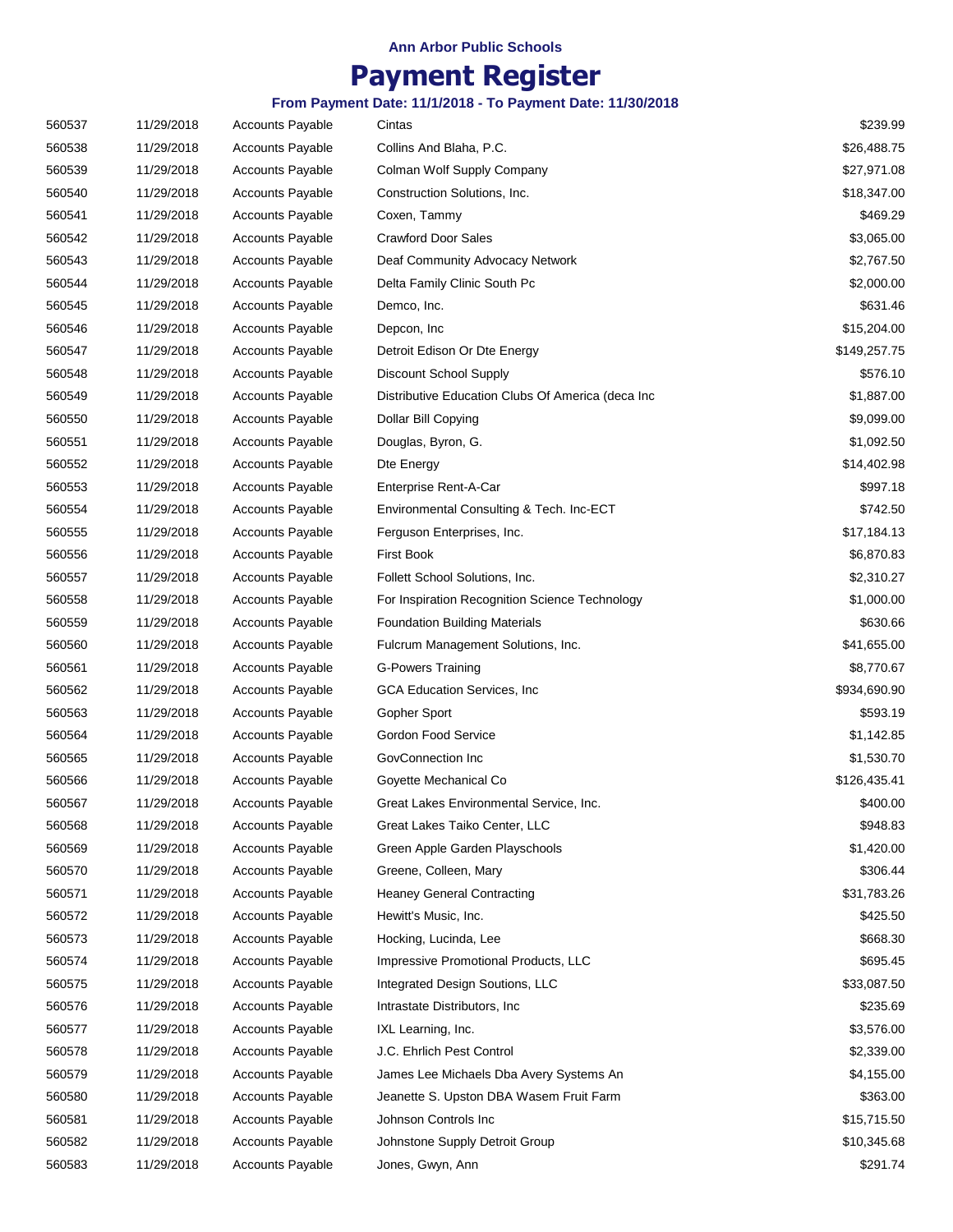## **Payment Register**

| 560584 | 11/29/2018 | <b>Accounts Payable</b> | Jostens, Inc                                       | \$2,206.64  |
|--------|------------|-------------------------|----------------------------------------------------|-------------|
| 560585 | 11/29/2018 | <b>Accounts Payable</b> | Jud LLC                                            | \$13,596.00 |
| 560586 | 11/29/2018 | <b>Accounts Payable</b> | Judith Ann Coucouvanis Csc                         | \$350.00    |
| 560587 | 11/29/2018 | <b>Accounts Payable</b> | Junior Library Guild                               | \$1,533.04  |
| 560588 | 11/29/2018 | <b>Accounts Payable</b> | Katherine Renee Willson                            | \$480.00    |
| 560589 | 11/29/2018 | <b>Accounts Payable</b> | Kenneth Courtney Ray                               | \$640.00    |
| 560590 | 11/29/2018 | <b>Accounts Payable</b> | Learning From The Heart Llc                        | \$224.09    |
| 560591 | 11/29/2018 | <b>Accounts Payable</b> | Little Caesars Pizza                               | \$119.15    |
| 560592 | 11/29/2018 | <b>Accounts Payable</b> | Lloyd, Katherine, Johnson                          | \$2,500.00  |
| 560593 | 11/29/2018 | <b>Accounts Payable</b> | Love2Achieve                                       | \$3,838.29  |
| 560594 | 11/29/2018 | <b>Accounts Payable</b> | Lucks Music Library                                | \$403.62    |
| 560595 | 11/29/2018 | <b>Accounts Payable</b> | Madison Electric                                   | \$422.06    |
| 560596 | 11/29/2018 | <b>Accounts Payable</b> | Marenem, Inc.                                      | \$83.25     |
| 560597 | 11/29/2018 | <b>Accounts Payable</b> | Mariko Chiba Mackie                                | \$1,400.00  |
| 560598 | 11/29/2018 | <b>Accounts Payable</b> | Mary E Weed Csc                                    | \$404.13    |
| 560599 | 11/29/2018 | <b>Accounts Payable</b> | Massp                                              | \$1,317.00  |
| 560600 | 11/29/2018 | <b>Accounts Payable</b> | Mediation Training & Consultation Institute        | \$3,332.50  |
| 560601 | 11/29/2018 | <b>Accounts Payable</b> | <b>Metro Waste Service</b>                         | \$1,145.00  |
| 560602 | 11/29/2018 | <b>Accounts Payable</b> | Mi Assoc Of Admins Of Spec Ed Maase                | \$120.00    |
| 560603 | 11/29/2018 | <b>Accounts Payable</b> | Mi High School Athletic Assn                       | \$3,593.59  |
| 560604 | 11/29/2018 | <b>Accounts Payable</b> | Michigan Assoc. of Superintendents & Admnistrators | \$335.00    |
| 560605 | 11/29/2018 | <b>Accounts Payable</b> | Michigan Elem. Middle School Principals Assoc.     | \$555.00    |
| 560606 | 11/29/2018 | <b>Accounts Payable</b> | Michigan Interpreting Services, Inc.               | \$2,856.00  |
| 560607 | 11/29/2018 | <b>Accounts Payable</b> | Michigan Power Rodding, Inc.                       | \$732.00    |
| 560608 | 11/29/2018 | <b>Accounts Payable</b> | Michigan School Business Officials/MSBO            | \$80.00     |
| 560609 | 11/29/2018 | <b>Accounts Payable</b> | Mitchell, Harmony, Tynisha                         | \$194.78    |
| 560610 | 11/29/2018 | <b>Accounts Payable</b> | Msboa - Treasurer District 12 Mi Schl Band & Orche | \$2,545.00  |
| 560611 | 11/29/2018 | <b>Accounts Payable</b> | Msboa - Treasurer District 12 Mi Schl Band & Orche | \$185.00    |
| 560612 | 11/29/2018 | <b>Accounts Payable</b> | Music Theatre International                        | \$2,799.98  |
| 560613 | 11/29/2018 | <b>Accounts Payable</b> | Nancy Lybrink                                      | \$988.41    |
| 560614 | 11/29/2018 | <b>Accounts Payable</b> | Napa Auto Parts                                    | \$10.34     |
| 560615 | 11/29/2018 | <b>Accounts Payable</b> | NASSP/NHS                                          | \$2,458.30  |
| 560616 | 11/29/2018 | <b>Accounts Payable</b> | National Council Of Teachers Of English            | \$125.00    |
| 560617 | 11/29/2018 | <b>Accounts Payable</b> | National Institute for Automotive Syce Excellence  | \$1,380.00  |
| 560618 | 11/29/2018 | <b>Accounts Payable</b> | Norcostco                                          | \$22.34     |
| 560619 | 11/29/2018 | <b>Accounts Payable</b> | NUCO <sub>2</sub> Inc                              | \$606.57    |
| 560620 | 11/29/2018 | <b>Accounts Payable</b> | Office Depot                                       | \$9,228.62  |
| 560621 | 11/29/2018 | <b>Accounts Payable</b> | Opening Paths LLC                                  | \$3,000.00  |
| 560622 | 11/29/2018 | <b>Accounts Payable</b> | Oriental Trading Co.                               | \$411.26    |
| 560623 | 11/29/2018 | <b>Accounts Payable</b> | Pamoja Education Ltd                               | \$1,295.00  |
| 560624 | 11/29/2018 | <b>Accounts Payable</b> | Pearson Education                                  | \$20,812.05 |
| 560625 | 11/29/2018 | <b>Accounts Payable</b> | Pearson Education, Inc                             | \$5,375.79  |
| 560626 | 11/29/2018 | Accounts Payable        | Pearson Education, Inc.                            | \$7,600.00  |
| 560627 | 11/29/2018 | Accounts Payable        | Penchura LLC                                       | \$2,246.00  |
| 560628 | 11/29/2018 | Accounts Payable        | Pitney Bowes-Purchase Power                        | \$1,005.00  |
| 560629 | 11/29/2018 | <b>Accounts Payable</b> | Precision Data Products, Inc.                      | \$768.90    |
| 560630 | 11/29/2018 | Accounts Payable        | <b>Prentice Office Environments</b>                | \$1,700.50  |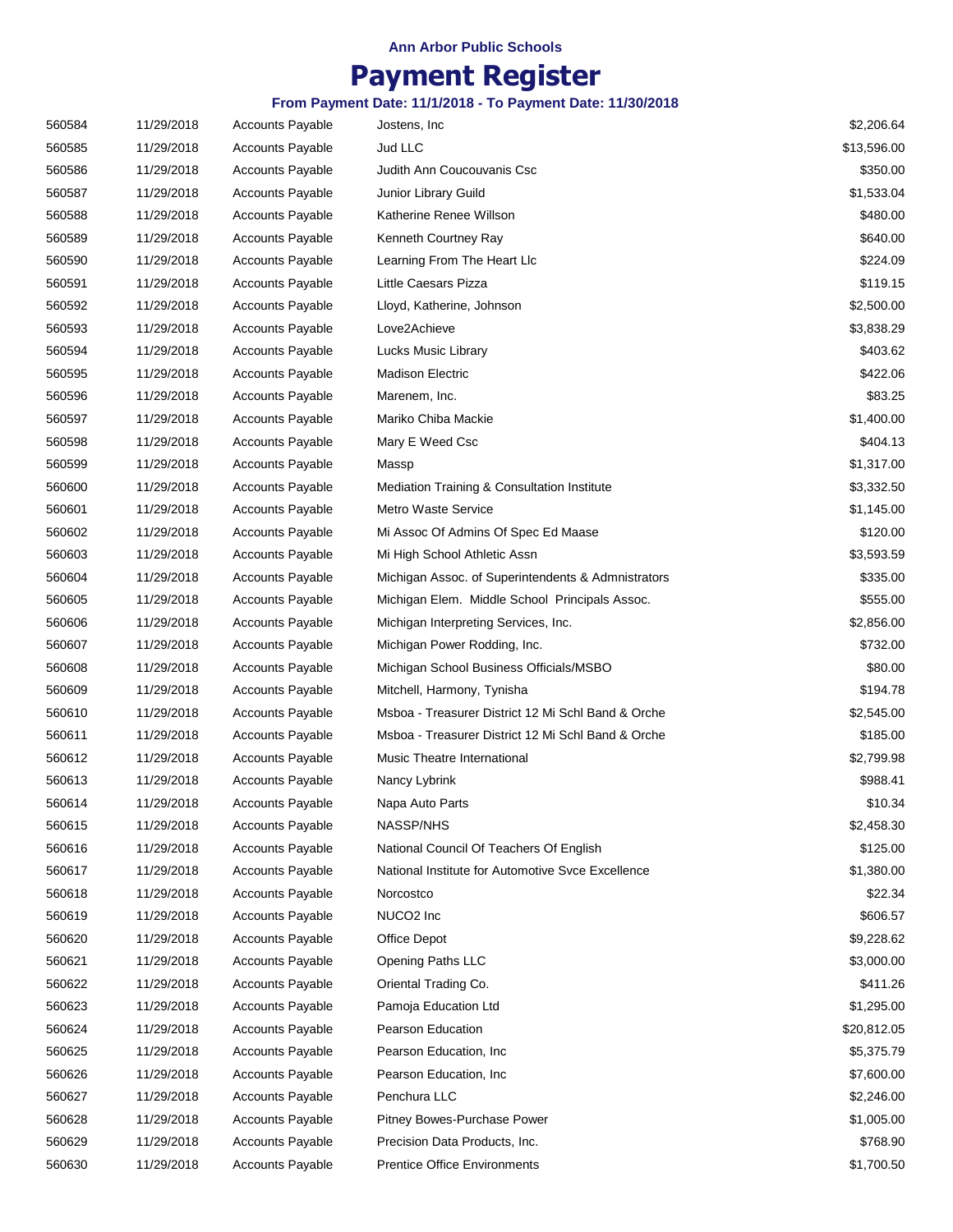## **Payment Register**

| 560631 | 11/29/2018 | <b>Accounts Payable</b> | Project Grow, Inc.                                  | \$317.36    |
|--------|------------|-------------------------|-----------------------------------------------------|-------------|
| 560632 | 11/29/2018 | <b>Accounts Payable</b> | <b>PRPCO, Poor Richard's Press</b>                  | \$8,013.28  |
| 560633 | 11/29/2018 | <b>Accounts Payable</b> | <b>Quill Corporation</b>                            | \$715.58    |
| 560634 | 11/29/2018 | <b>Accounts Payable</b> | Re, Alexandra, S.                                   | \$850.00    |
| 560635 | 11/29/2018 | <b>Accounts Payable</b> | Really Good Stuff                                   | \$442.71    |
| 560636 | 11/29/2018 | <b>Accounts Payable</b> | Rehmann                                             | \$15,700.00 |
| 560637 | 11/29/2018 | <b>Accounts Payable</b> | Revel and Roll                                      | \$320.20    |
| 560638 | 11/29/2018 | <b>Accounts Payable</b> | <b>Rovin Ceramics</b>                               | \$1,318.30  |
| 560639 | 11/29/2018 | <b>Accounts Payable</b> | S & S Worldwide, Inc.                               | \$377.26    |
| 560640 | 11/29/2018 | <b>Accounts Payable</b> | Safe Provisions Incorporated                        | \$1,750.00  |
| 560641 | 11/29/2018 | <b>Accounts Payable</b> | Schmitt, Mary, B.                                   | \$3,137.00  |
| 560642 | 11/29/2018 | <b>Accounts Payable</b> | School Specialty Inc*                               | \$1,347.04  |
| 560643 | 11/29/2018 | <b>Accounts Payable</b> | ScienceStart! LLC                                   | \$2,400.00  |
| 560644 | 11/29/2018 | <b>Accounts Payable</b> | ScreenLine, LLC                                     | \$605.00    |
| 560645 | 11/29/2018 | <b>Accounts Payable</b> | Secrest, Wardle, Lynch, Hampton, Truex & Morley, Pc | \$1,087.06  |
| 560646 | 11/29/2018 | <b>Accounts Payable</b> | Shamrock Floor Inc                                  | \$1,634.97  |
| 560647 | 11/29/2018 | <b>Accounts Payable</b> | Shar Products Co.                                   | \$1,700.00  |
| 560648 | 11/29/2018 | <b>Accounts Payable</b> | Signs By Tomorrow                                   | \$211.40    |
| 560649 | 11/29/2018 | <b>Accounts Payable</b> | Siteimprove, Inc.                                   | \$4,650.00  |
| 560650 | 11/29/2018 | <b>Accounts Payable</b> | Smart Apple Media                                   | \$89.85     |
| 560651 | 11/29/2018 | <b>Accounts Payable</b> | SP Designs & Manufacturing Inc.                     | \$1,479.50  |
| 560652 | 11/29/2018 | <b>Accounts Payable</b> | Sports Imports, Inc.                                | \$3,351.63  |
| 560653 | 11/29/2018 | <b>Accounts Payable</b> | Staples Advantage                                   | \$80.95     |
| 560654 | 11/29/2018 | <b>Accounts Payable</b> | Staples Advantage                                   | \$517.02    |
| 560655 | 11/29/2018 | <b>Accounts Payable</b> | State Of Michigan Environmental Qualit              | \$536.00    |
| 560656 | 11/29/2018 | <b>Accounts Payable</b> | Steve's Custom Signs, Inc.                          | \$110.00    |
| 560657 | 11/29/2018 | <b>Accounts Payable</b> | Stone & Dirt                                        | \$850.00    |
| 560658 | 11/29/2018 | <b>Accounts Payable</b> | Sunbelt & Staffing                                  | \$5,869.00  |
| 560659 | 11/29/2018 | <b>Accounts Payable</b> | Sunbelt Rental, Inc.                                | \$1,821.12  |
| 560660 | 11/29/2018 | <b>Accounts Payable</b> | <b>Superior Text</b>                                | \$4,111.30  |
| 560661 | 11/29/2018 | <b>Accounts Payable</b> | Susan Eunice Baskett                                | \$262.36    |
| 560662 | 11/29/2018 | <b>Accounts Payable</b> | Tango Experience - Ann Arbor, LLC                   | \$818.75    |
| 560663 | 11/29/2018 | <b>Accounts Payable</b> | <b>Team Sports</b>                                  | \$500.00    |
| 560664 | 11/29/2018 | <b>Accounts Payable</b> | The Argus-Press Company                             | \$570.00    |
| 560665 | 11/29/2018 | <b>Accounts Payable</b> | The Booksource, Inc                                 | \$664.12    |
| 560666 | 11/29/2018 | <b>Accounts Payable</b> | The F.P. Horak Company                              | \$1,617.13  |
| 560667 | 11/29/2018 | <b>Accounts Payable</b> | The Heaney Group                                    | \$2,728.50  |
| 560668 | 11/29/2018 | <b>Accounts Payable</b> | The Reading Warehouse                               | \$276.71    |
| 560669 | 11/29/2018 | <b>Accounts Payable</b> | The Regents of the University of Michigan           | \$32,766.50 |
| 560670 | 11/29/2018 | <b>Accounts Payable</b> | Therapy Shoppe Inc.                                 | \$558.81    |
| 560671 | 11/29/2018 | <b>Accounts Payable</b> | TIs Productions, Inc.                               | \$3,000.00  |
| 560672 | 11/29/2018 | <b>Accounts Payable</b> | Town & Country Pools                                | \$1,215.00  |
| 560673 | 11/29/2018 | <b>Accounts Payable</b> | Tyler Technologies, Inc.                            | \$1,977.90  |
| 560674 | 11/29/2018 | <b>Accounts Payable</b> | U Of M Varsity Tennis Center                        | \$7,345.75  |
| 560675 | 11/29/2018 | <b>Accounts Payable</b> | Unit Packaging                                      | \$2,597.13  |
| 560676 | 11/29/2018 | <b>Accounts Payable</b> | <b>University Musical Society</b>                   | \$493.50    |
| 560677 | 11/29/2018 | <b>Accounts Payable</b> | University of Michigan Kinesiology                  | \$9,755.69  |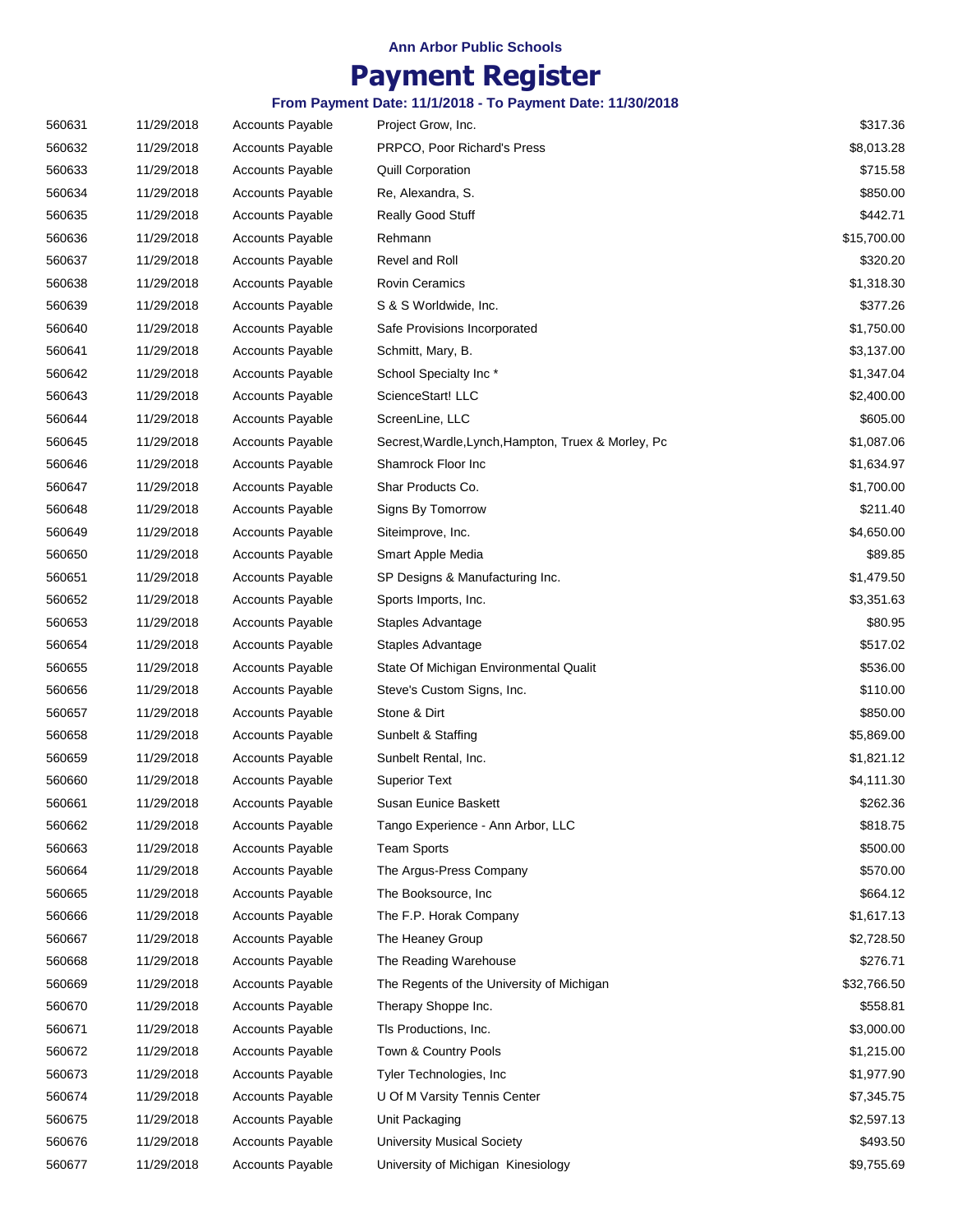## **Payment Register**

#### **From Payment Date: 11/1/2018 - To Payment Date: 11/30/2018**

| 560678                    | 11/29/2018 | <b>Accounts Payable</b>                      | University Of Michigan University Productio | \$100.00        |
|---------------------------|------------|----------------------------------------------|---------------------------------------------|-----------------|
| 560679                    | 11/29/2018 | <b>Accounts Payable</b>                      | <b>University Translator Services</b>       | \$740.71        |
| 560680                    | 11/29/2018 | <b>Accounts Payable</b>                      | US Foods, Inc.                              | \$1,494.01      |
| 560681                    | 11/29/2018 | <b>Accounts Payable</b>                      | Vesta Modular                               | \$437,546.10    |
| 560682                    | 11/29/2018 | <b>Accounts Payable</b>                      | W.J. O'Neil Company                         | \$39,902.77     |
| 560683                    | 11/29/2018 | <b>Accounts Payable</b>                      | <b>Washington Music Center</b>              | \$198,204.00    |
| 560684                    | 11/29/2018 | <b>Accounts Payable</b>                      | <b>Washtenaw Communications</b>             | \$208.25        |
| 560685                    | 11/29/2018 | <b>Accounts Payable</b>                      | Washtenaw Intermediate School District      | \$138.00        |
| 560686                    | 11/29/2018 | <b>Accounts Payable</b>                      | Waste Management                            | \$352.06        |
| 560687                    | 11/29/2018 | <b>Accounts Payable</b>                      | Windstream                                  | \$1,255.28      |
| 560688                    | 11/29/2018 | <b>Accounts Payable</b>                      | Wolverine Supply Inc                        | \$673.35        |
| 560689                    | 11/29/2018 | <b>Accounts Payable</b>                      | Worthington Direct Holdings, LLC            | \$3,078.66      |
| 560690                    | 11/29/2018 | <b>Accounts Payable</b>                      | Wps Western Psychologica                    | \$180.57        |
| 560691                    | 11/29/2018 | <b>Accounts Payable</b>                      | <b>WT Cox Information Services</b>          | \$217.45        |
| 560692                    | 11/29/2018 | <b>Accounts Payable</b>                      | Kapnick Insurance Group                     | \$40,600.00     |
| 560693                    | 11/29/2018 | <b>Accounts Payable</b>                      | Klim, Christy V                             | \$75.00         |
| 560694                    | 11/29/2018 | <b>Accounts Payable</b>                      | Lane, Jamie                                 | \$87.10         |
| 560695                    | 11/29/2018 | <b>Accounts Payable</b>                      | Toth, Carrie                                | \$14.50         |
| <b>Type Check Totals:</b> |            | 720 Transactions                             |                                             | \$12,719,714.60 |
| <b>EFT</b>                |            |                                              |                                             |                 |
| 233689                    | 11/27/2018 | <b>Accounts Payable</b>                      | <b>PCMI</b>                                 | \$9,558.21      |
| 233690                    | 11/27/2018 | <b>Accounts Payable</b>                      | <b>PCMI</b>                                 | \$13,207.84     |
| Type EFT Totals:          |            | 2 Transactions                               |                                             | \$22,766.05     |
|                           |            | Chose Chesking Conseal Fund, Chesking Totals |                                             |                 |

Chase-Checking - General Fund -Checking Totals

| <b>Status</b>     | Count       |                           | <b>Transaction Amount Reconciled Amount</b> |
|-------------------|-------------|---------------------------|---------------------------------------------|
| Open              | 720         | \$12,719,714.60           | \$0.00                                      |
| Reconciled        | 0           | \$0.00                    | \$0.00                                      |
| Stopped           | $\mathbf 0$ | \$0.00                    | \$0.00                                      |
| Total             | 720         | \$12,719,714.60           | \$0.00                                      |
| <b>Status</b>     | Count       |                           | <b>Transaction Amount Reconciled Amount</b> |
| Open              | 2           | \$22,766.05               | \$0.00                                      |
| Reconciled        | 0           | \$0.00                    | \$0.00                                      |
| Total             | 2           | \$22,766.05               | \$0.00                                      |
| <b>Status</b>     | Count       |                           | <b>Transaction Amount Reconciled Amount</b> |
| Open              | 722         | \$12,742,480.65           | \$0.00                                      |
| Reconciled        | $\Omega$    | \$0.00                    | \$0.00                                      |
| Stopped           | 0           | \$0.00                    | \$0.00                                      |
| Total             | 722         | \$12,742,480.65           | \$0.00                                      |
| <b>Status</b>     | Count       | <b>Transaction Amount</b> | Reconciled                                  |
| Open              | 720         | \$12,719,714.60           | \$0.00                                      |
| <b>Reconciled</b> | 0           | \$0.00                    | \$0.00                                      |
| <b>Stopped</b>    | 0           | \$0.00                    | \$0.00                                      |
| <b>Total</b>      | 720         | \$12,719,714.60           | \$0.00                                      |

#### **Grand Totals:**